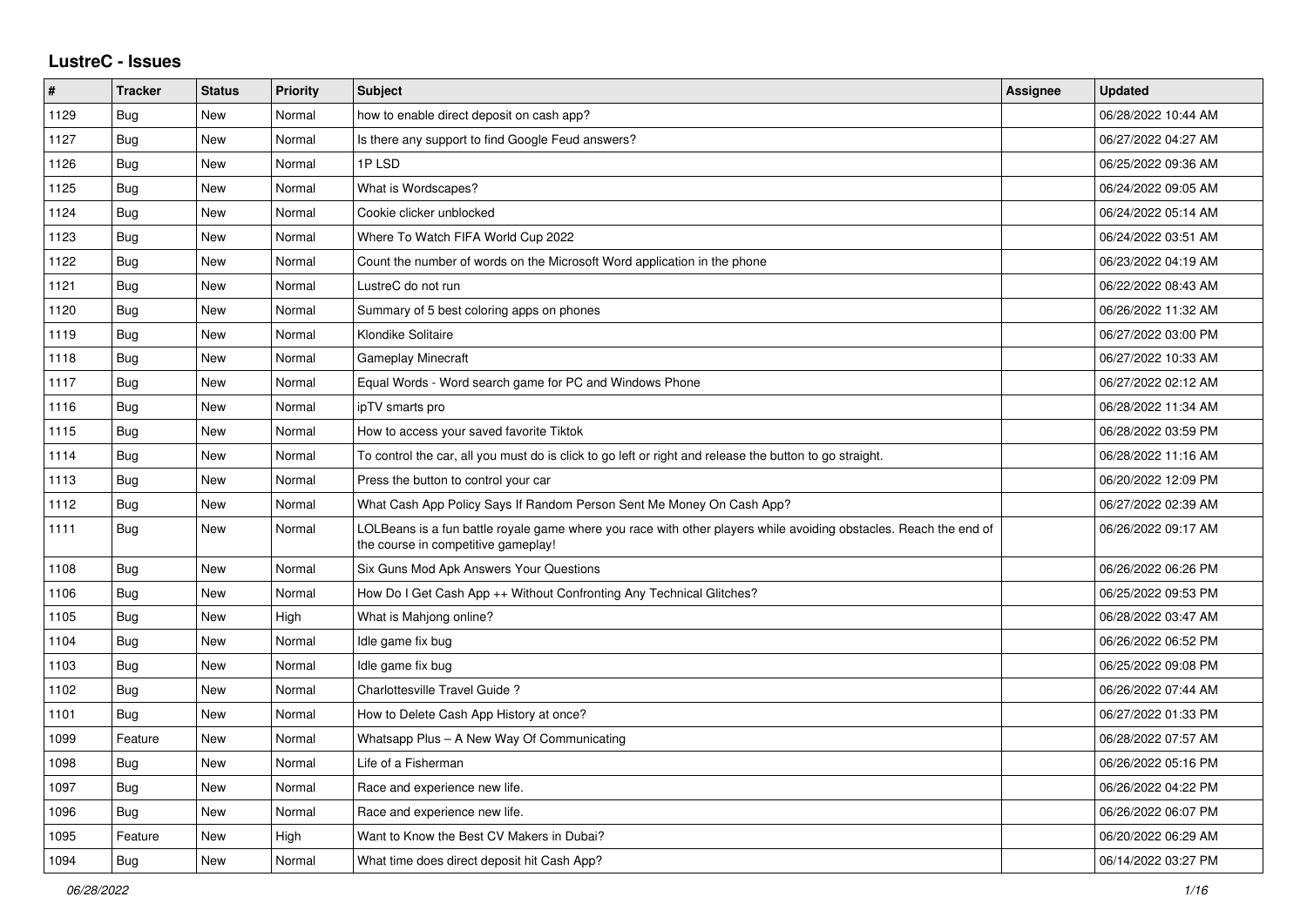| $\vert$ # | <b>Tracker</b> | <b>Status</b> | <b>Priority</b> | Subject                                                     | Assignee | <b>Updated</b>      |
|-----------|----------------|---------------|-----------------|-------------------------------------------------------------|----------|---------------------|
| 1092      | <b>Bug</b>     | New           | Normal          | Ellison Estate Vineyard                                     |          | 06/20/2022 12:03 PM |
| 1091      | <b>Bug</b>     | New           | Normal          | Find family fun indoors and outdoors in the Jungfrau Region |          | 06/14/2022 09:33 AM |
| 1090      | Bug            | New           | Normal          | Pay Someone To Do My Assignment                             |          | 06/11/2022 03:15 PM |
| 1089      | <b>Bug</b>     | New           | Normal          | Pay Someone To Do My Assignment                             |          | 06/15/2022 04:44 AM |
| 1087      | Bug            | New           | Normal          | How do new writers start out?                               |          | 06/10/2022 03:25 PM |
| 1085      | Feature        | New           | Normal          | dcvghdcc asgdvgd dveduqwv ajdhvwd                           |          | 06/09/2022 03:46 PM |
| 1084      | Bug            | New           | Normal          | <b>Trippie Redd</b>                                         |          | 06/11/2022 09:05 AM |
| 1083      | <b>Bug</b>     | New           | Normal          | coin base review                                            |          | 06/11/2022 09:13 AM |
| 1082      | <b>Bug</b>     | New           | Normal          | Reset chime bank password without phone number              |          | 06/15/2022 11:56 AM |
| 1081      | Feature        | New           | Normal          | drift boss- the best driftitng game                         |          | 06/15/2022 05:56 AM |
| 1080      | Bug            | New           | Normal          | How to use Math Wallet   Nexo wallet   CoinTiger Exchange   |          | 06/15/2022 11:56 AM |
| 1079      | Bug            | New           | Normal          | How to get cheap psychology assignment?                     |          | 06/15/2022 06:00 AM |
| 1078      | Bug            | New           | Normal          | What Bank Is Cash App On Plaid? Find Clarity And Assistance |          | 06/15/2022 11:56 AM |
| 1077      | <b>Bug</b>     | New           | Normal          | Les excellentes façons d'utiliser ces images                |          | 06/28/2022 02:33 PM |
| 1076      | Bug            | New           | Normal          | DedicatedHosting4u                                          |          | 06/11/2022 09:15 AM |
| 1075      | Feature        | New           | Low             | Enjoy Free Services Of Toomics Mod APK For Android          |          | 06/03/2022 10:00 AM |
| 1073      | <b>Bug</b>     | New           | Normal          | Cricut Design Space                                         |          | 06/07/2022 09:34 PM |
| 1072      | Bug            | New           | Normal          | ij.start canon                                              |          | 06/21/2022 06:56 PM |
| 1071      | <b>Bug</b>     | New           | Normal          | Cinema HD Review - Cinemahdv2.net                           |          | 06/21/2022 06:54 PM |
| 1070      | Feature        | New           | Normal          | <b>Tableau Consulting Expertise</b>                         |          | 06/09/2022 11:50 AM |
| 1069      | Bug            | New           | Normal          | how to get cash app support phone number 24*7 available     |          | 06/21/2022 08:36 PM |
| 1068      | <b>Bug</b>     | New           | Normal          | 123.hp.com/laserjet                                         |          | 05/31/2022 12:22 PM |
| 1067      | Bug            | New           | Normal          | Cricut.com/setup                                            |          | 05/31/2022 12:19 PM |
| 1066      | Feature        | New           | High            | Using the default Routerlogin.net web address for setup     |          | 05/31/2022 12:16 PM |
| 1065      | <b>Bug</b>     | New           | Normal          | The top foreign language training game in 2022              |          | 06/07/2022 04:05 AM |
| 1063      | Bug            | New           | Normal          | 123.hp.com/laserjet                                         |          | 05/28/2022 12:27 PM |
| 1062      | <b>Bug</b>     | New           | Normal          | Cricut.com/setup                                            |          | 05/28/2022 12:26 PM |
| 1061      | <b>Bug</b>     | New           | Normal          | Cricut.com/setup                                            |          | 05/28/2022 12:24 PM |
| 1060      | <b>Bug</b>     | New           | Normal          | How to Use Panda Helper to Speed Up Your iOS                |          | 05/28/2022 09:12 AM |
| 1059      | <b>Bug</b>     | New           | Normal          | 123.hp.com/laserjet                                         |          | 05/28/2022 08:29 AM |
| 1058      | Bug            | New           | Normal          | Cricut.com/setup                                            |          | 05/28/2022 08:28 AM |
| 1057      | Bug            | New           | Normal          | <b>CCPlay Education Edition APK</b>                         |          | 06/07/2022 04:07 AM |
| 1056      | Feature        | New           | Normal          | Online Class Issues                                         |          | 05/28/2022 12:44 AM |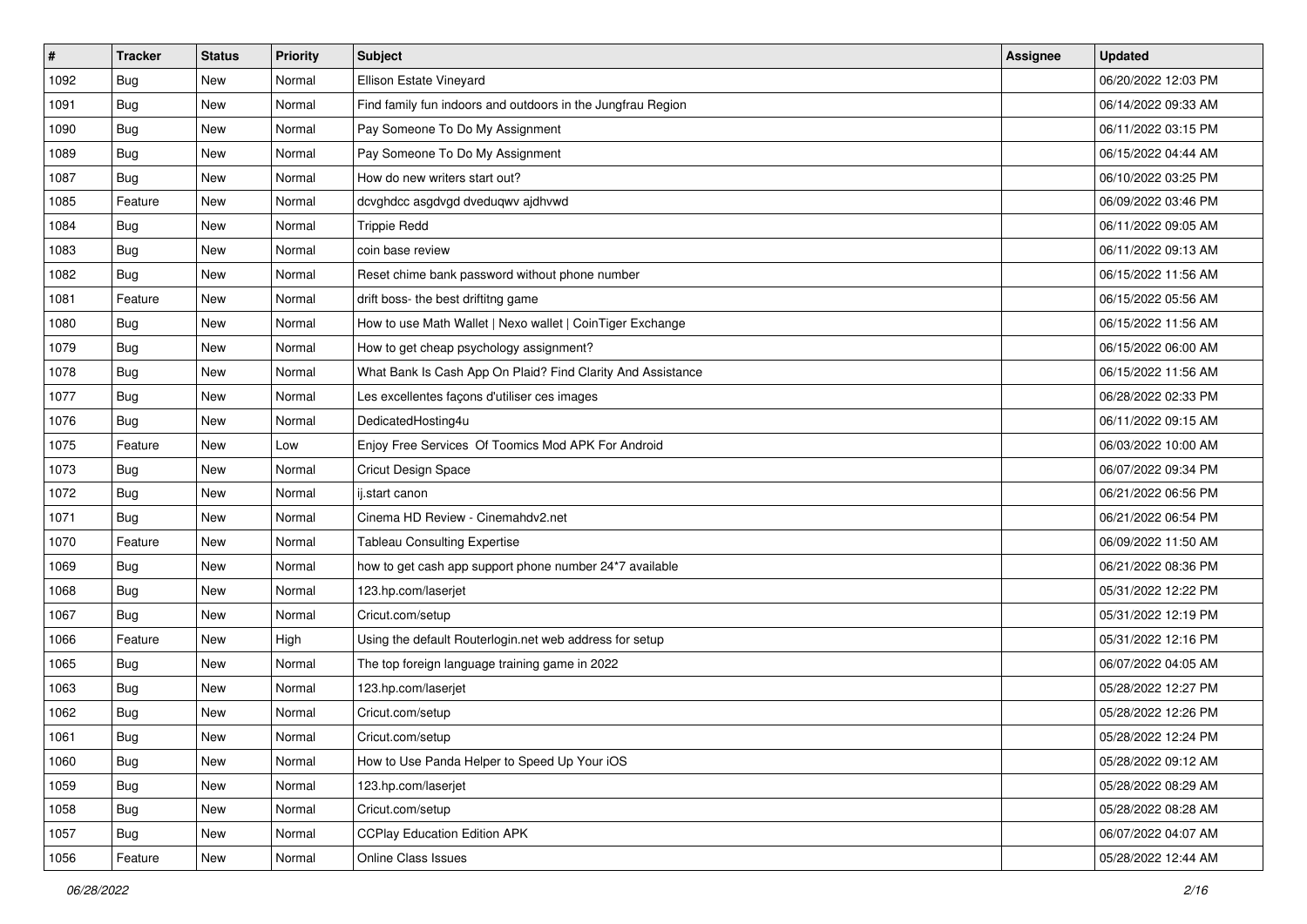| $\vert$ # | <b>Tracker</b> | <b>Status</b> | Priority | Subject                                                                  | Assignee | <b>Updated</b>      |
|-----------|----------------|---------------|----------|--------------------------------------------------------------------------|----------|---------------------|
| 1053      | <b>Bug</b>     | New           | Normal   | Game Geometry Dash                                                       |          | 05/26/2022 11:30 AM |
| 1052      | <b>Bug</b>     | New           | Normal   | Build Now GG is a new battle royale game.                                |          | 05/26/2022 04:24 AM |
| 1051      | Bug            | New           | Normal   | Dental Supplies USA                                                      |          | 06/11/2022 09:20 PM |
| 1050      | Feature        | New           | Normal   | Best Smart Phone Repair in Delhi                                         |          | 05/25/2022 10:33 AM |
| 1049      | Feature        | New           | Normal   | IT Software Company In Delhi                                             |          | 05/27/2022 05:24 AM |
| 1048      | Bug            | New           | Normal   | So zeigen Sie ein Instagram-Profilbild an und vergrößern es              |          | 05/25/2022 06:56 AM |
| 1046      | <b>Bug</b>     | New           | Normal   | 123.hp.com/laserjet                                                      |          | 05/24/2022 10:46 AM |
| 1045      | <b>Bug</b>     | New           | Normal   | Cricut.com/setup                                                         |          | 05/24/2022 10:45 AM |
| 1044      | <b>Bug</b>     | New           | Normal   | Can I Disapprove If Random Person Sent Me Money On Cash App?             |          | 05/26/2022 03:51 PM |
| 1043      | <b>Bug</b>     | New           | Normal   | What Is The Right Way To Troubleshoot Cash App Transfer Failed Problems? |          | 05/25/2022 01:16 PM |
| 1042      | <b>Bug</b>     | New           | Normal   | How to set up direct deposit on cash app?                                |          | 05/25/2022 01:17 PM |
| 1041      | <b>Bug</b>     | New           | Normal   | Count words in Word on the computer                                      |          | 05/27/2022 02:16 PM |
| 1040      | Bug            | New           | Normal   | thabet                                                                   |          | 05/19/2022 08:05 PM |
| 1039      | Bug            | New           | Normal   | How to Get Tickmill Bonuses for Free                                     |          | 05/26/2022 05:43 PM |
| 1036      | Bug            | New           | Normal   | <b>VPS Material</b>                                                      |          | 05/18/2022 09:34 PM |
| 1034      | <b>Bug</b>     | New           | Normal   | Download Teaching Feeling For Android                                    |          | 05/20/2022 09:25 AM |
| 1033      | <b>Bug</b>     | New           | Normal   | The best slope 2 online games to play right now                          |          | 05/17/2022 10:55 AM |
| 1032      | Bug            | New           | Normal   | How To Play The Wordle Game                                              |          | 05/17/2022 10:37 AM |
| 1031      | Bug            | New           | Normal   | <b>IAFT Traders Union</b>                                                |          | 05/16/2022 03:14 PM |
| 1030      | <b>Bug</b>     | New           | Normal   | <b>IAFT Traders Union</b>                                                |          | 05/16/2022 03:13 PM |
| 1029      | Bug            | New           | Normal   | 5 Reasons Why People Love Coloring Pages?                                |          | 05/16/2022 11:53 AM |
| 1028      | <b>Bug</b>     | New           | Normal   | The Best Free Online Game to Play with Friends                           |          | 05/16/2022 05:00 AM |
| 1027      | <b>Bug</b>     | New           | Normal   | Word hurdle: Viral and Fun Online Game                                   |          | 06/25/2022 06:13 PM |
| 1026      | Bug            | New           | Normal   | New Puzzle Game for All Age - Dordle                                     |          | 06/25/2022 06:17 PM |
| 1025      | <b>Bug</b>     | New           | Normal   | how to change the logo in wordpress                                      |          | 06/25/2022 06:20 PM |
| 1024      | Bug            | New           | Normal   | How to choose the right broker                                           |          | 06/25/2022 06:23 PM |
| 1023      | <b>Bug</b>     | New           | Normal   | Questions That Are Typically Asked About Trap The Cat                    |          | 05/14/2022 03:51 AM |
| 1022      | <b>Bug</b>     | New           | Normal   | 123.hp.com/laserjet                                                      |          | 05/13/2022 01:25 PM |
| 1021      | <b>Bug</b>     | New           | Normal   | Cricut.com/setup                                                         |          | 05/26/2022 12:21 AM |
| 1020      | <b>Bug</b>     | New           | Normal   | Cricut.com/setup                                                         |          | 05/13/2022 11:14 AM |
| 1019      | <b>Bug</b>     | New           | Normal   | Cricut.com/setup                                                         |          | 05/13/2022 11:13 AM |
| 1018      | Bug            | New           | Normal   | So erhalten Sie ein kostenloses Hörbuch                                  |          | 06/28/2022 10:39 AM |
| 1016      | <b>Bug</b>     | New           | Normal   | Klondike Solitaire                                                       |          | 05/12/2022 09:03 AM |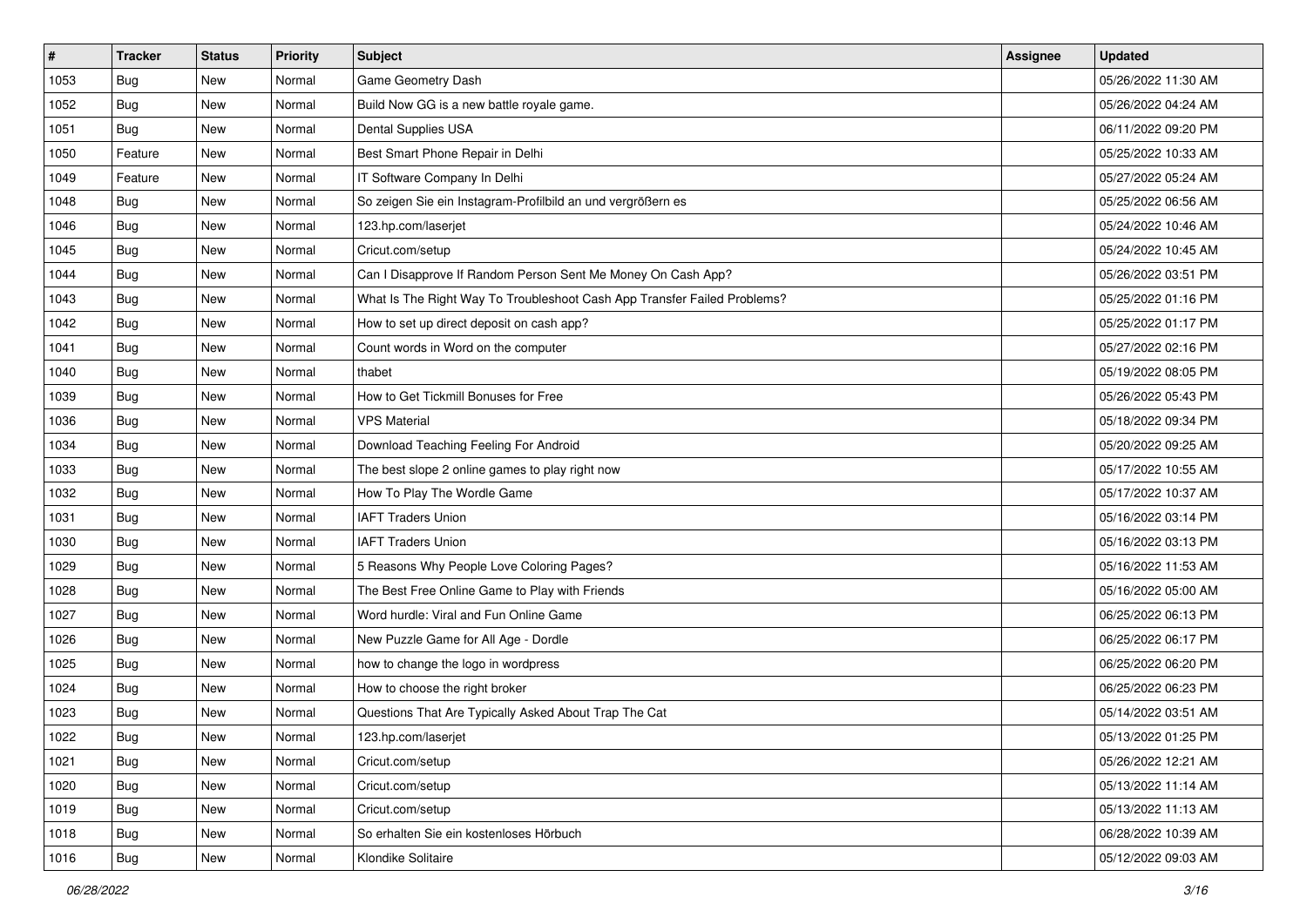| $\vert$ # | <b>Tracker</b> | <b>Status</b> | <b>Priority</b> | <b>Subject</b>                                                             | <b>Assignee</b> | <b>Updated</b>      |
|-----------|----------------|---------------|-----------------|----------------------------------------------------------------------------|-----------------|---------------------|
| 1015      | Bug            | New           | Normal          | Is it possible to send books for free?                                     |                 | 05/11/2022 04:05 PM |
| 1014      | <b>Bug</b>     | New           | Normal          | how to get chime routing and account number ? chime routing number florida |                 | 05/11/2022 12:42 PM |
| 1013      | Bug            | New           | Normal          | ij.start canon                                                             |                 | 05/11/2022 11:31 AM |
| 1012      | Bug            | New           | Normal          | Cricut.com/setup                                                           |                 | 05/11/2022 11:30 AM |
| 1011      | Bug            | New           | Normal          | Summary of 10 best coloring apps on phones                                 |                 | 05/11/2022 10:58 AM |
| 1009      | Bug            | New           | Normal          | How to change routing number on Cash App?                                  |                 | 05/11/2022 07:13 AM |
| 1008      | <b>Bug</b>     | New           | Normal          | Who was the first black woman to anchor a newscast?                        |                 | 05/10/2022 03:13 PM |
| 1007      | Bug            | New           | Normal          | "ij.start canon                                                            |                 | 05/18/2022 10:40 AM |
| 1006      | Bug            | New           | Normal          | Cricut.com/setup                                                           |                 | 05/10/2022 01:22 PM |
| 1005      | <b>Bug</b>     | New           | High            | Nursing Assignment Help in UK                                              |                 | 05/13/2022 05:33 PM |
| 1004      | <b>Bug</b>     | New           | Normal          | you get to pinch and drag a man with a very flexible face                  |                 | 05/10/2022 10:59 AM |
| 1002      | <b>Bug</b>     | New           | Normal          | Chemistry Assignment Help                                                  |                 | 06/04/2022 09:58 AM |
| 1001      | <b>Bug</b>     | New           | Normal          | Venmo Keep Saying Error?                                                   |                 | 06/27/2022 02:20 AM |
| 999       | Bug            | New           | Normal          | Is there a way to find Google Feud answers?                                |                 | 06/28/2022 01:27 AM |
| 998       | <b>Bug</b>     | New           | Normal          | Is It Hard to Solve Wordle An                                              |                 | 06/27/2022 12:24 AM |
| 997       | <b>Bug</b>     | New           | Normal          | 123.hp.com/laserjet                                                        |                 | 06/28/2022 09:48 AM |
| 996       | <b>Bug</b>     | New           | Normal          | Cricut.com/setup                                                           |                 | 06/27/2022 07:12 AM |
| 995       | Feature        | New           | Normal          | "ij.start canon                                                            |                 | 06/27/2022 01:29 PM |
| 994       | Feature        | New           | Normal          | Cricut.com/setup                                                           |                 | 06/26/2022 02:00 AM |
| 993       | Bug            | New           | Normal          | IO Games Free Online                                                       |                 | 06/26/2022 09:41 AM |
| 992       | Bug            | New           | Normal          | So vergrößern Sie Ihr Instagram-Profilbild                                 |                 | 06/26/2022 11:29 PM |
| 991       | Bug            | New           | Normal          | <b>MDMA MOLLY</b>                                                          |                 | 05/03/2022 12:03 AM |
| 990       | Bug            | New           | Normal          | Mushrooms                                                                  |                 | 06/26/2022 05:41 AM |
| 989       | <b>Bug</b>     | New           | Normal          | Barewoods Wax Cigar                                                        |                 | 06/26/2022 09:19 AM |
| 988       | <b>Bug</b>     | New           | Normal          | <b>Medicinal Mushrooms</b>                                                 |                 | 06/27/2022 09:33 AM |
| 987       | <b>Bug</b>     | New           | Normal          | <b>Medicinal Mushrooms</b>                                                 |                 | 06/27/2022 07:13 PM |
| 985       | <b>Bug</b>     | New           | Normal          | Find out the vitality of Facebook Phone Number:                            |                 | 06/27/2022 05:39 AM |
| 984       | Bug            | New           | Normal          | How to disable, permanently delete Twitter account on phone, PC            |                 | 06/26/2022 08:28 AM |
| 983       | <b>Bug</b>     | New           | Normal          | Finding issue in tekken 3 game?                                            |                 | 06/28/2022 03:26 AM |
| 982       | <b>Bug</b>     | New           | Normal          | Five sites that let you download free scenarios for your iPhone            |                 | 05/07/2022 09:34 PM |
| 981       | <b>Bug</b>     | New           | Normal          | VidMate Mod APK                                                            |                 | 06/28/2022 11:24 AM |
| 980       | <b>Bug</b>     | New           | Normal          | Free Gas Cards for the Unemployed                                          |                 | 06/28/2022 02:54 PM |
| 979       | <b>Bug</b>     | New           | Normal          | Free Gas Cards for the Unemployed                                          |                 | 06/25/2022 09:02 PM |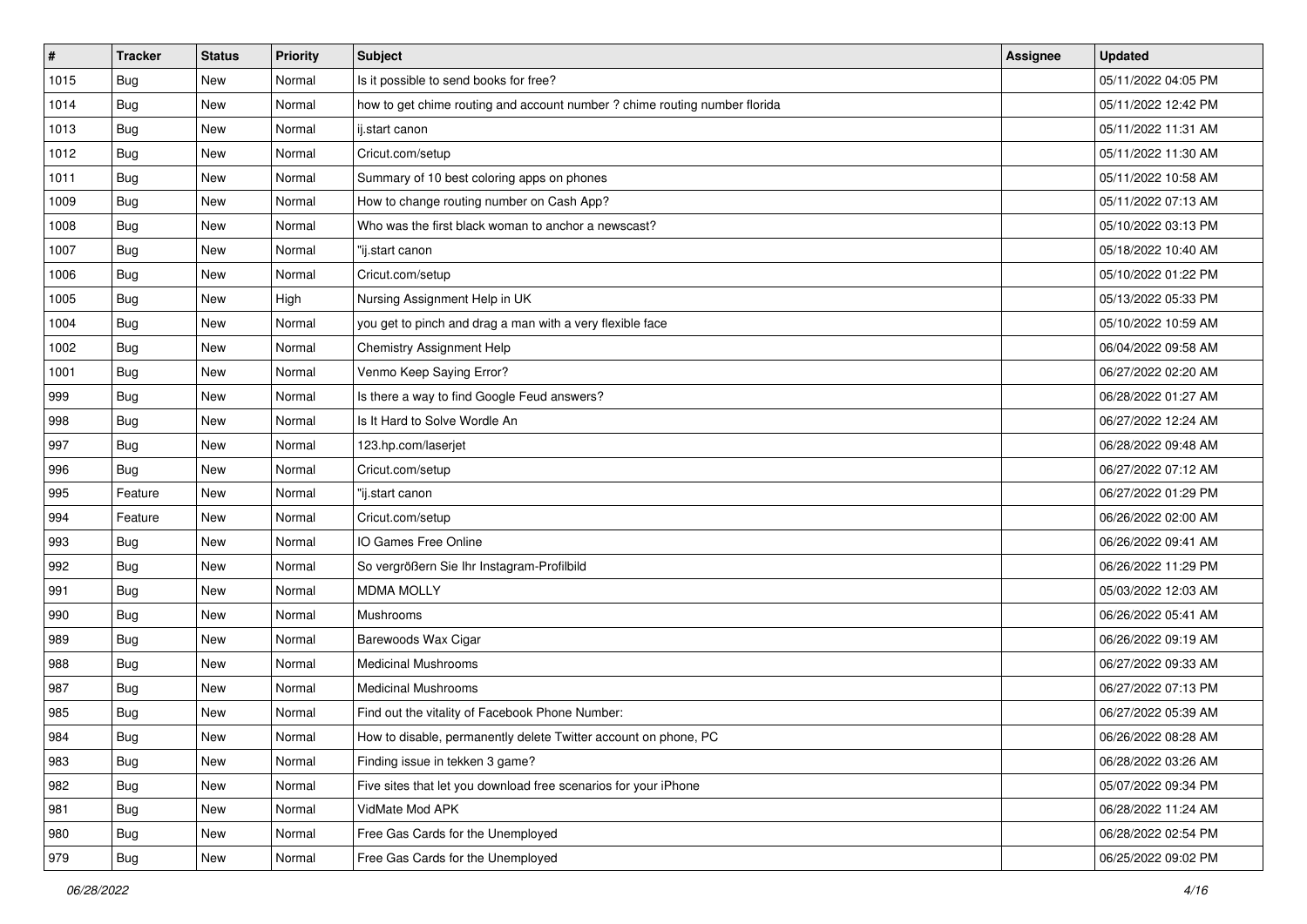| $\sharp$ | <b>Tracker</b> | <b>Status</b> | <b>Priority</b> | Subject                                                                                | Assignee | <b>Updated</b>      |
|----------|----------------|---------------|-----------------|----------------------------------------------------------------------------------------|----------|---------------------|
| 978      | <b>Bug</b>     | New           | Normal          | Delamore Lodge is a place to stay.                                                     |          | 06/27/2022 04:57 AM |
| 977      | <b>Bug</b>     | New           | Normal          | Fans of the Old Country will like this book.                                           |          | 06/26/2022 05:54 AM |
| 975      | Bug            | New           | Normal          | Payback 2 Mod APK                                                                      |          | 05/05/2022 10:56 AM |
| 974      | <b>Bug</b>     | New           | Normal          | Watch NCAA Football Live Streaming Free                                                |          | 06/26/2022 05:33 PM |
| 973      | Feature        | New           | Normal          | Free NFL Streaming Sites                                                               |          | 06/28/2022 06:27 AM |
| 972      | <b>Bug</b>     | New           | Normal          | How To Borrow Money From The Cash App? Get To Know About The Same                      |          | 04/25/2022 07:30 AM |
| 971      | Bug            | New           | Normal          | How Do I Check Balance On Cash App Card With Optimum Ease?                             |          | 06/27/2022 08:16 PM |
| 970      | <b>Bug</b>     | New           | Normal          | The Amount Of Time Does Cash App Direct Deposit Time Take?                             |          | 06/26/2022 07:32 PM |
| 969      | Bug            | New           | Normal          | Watch NCAA Football Live Match Free                                                    |          | 06/28/2022 01:31 PM |
| 968      | Feature        | New           | Normal          | watch nfl online free live streaming                                                   |          | 06/25/2022 11:52 PM |
| 967      | Feature        | New           | Normal          | stream live nfl games free online                                                      |          | 06/26/2022 10:09 AM |
| 966      | Bug            | New           | Normal          | How to Download the Filmes                                                             |          | 06/27/2022 03:25 AM |
| 965      | Bug            | New           | Normal          | Go with cash app customer service to know where I can load my cash app card            |          | 06/28/2022 04:30 AM |
| 964      | Bug            | New           | Normal          | Can I Fix Cash App Transfer Failed Issues By Adding Sufficient Funds?                  |          | 06/26/2022 07:21 AM |
| 963      | Feature        | New           | Normal          | Why I am not getting cool cash app card designs- call experts                          |          | 06/26/2022 07:52 AM |
| 962      | Bug            | New           | Normal          | Kostenlose Hörbücher                                                                   |          | 06/26/2022 10:45 PM |
| 961      | <b>Bug</b>     | New           | Normal          | TeaTv is an Android                                                                    |          | 06/26/2022 02:02 PM |
| 959      | Bug            | <b>New</b>    | Normal          | Get connected with cash app team-How to get money off cash app at walmart without card |          | 06/27/2022 08:52 AM |
| 958      | Bug            | New           | Normal          | Avail Cash app support service to know Sutton bank cash app number                     |          | 06/26/2022 08:46 AM |
| 957      | Bug            | New           | Normal          | From Where I Can Get Cheap Writing Services?                                           |          | 04/20/2022 05:06 AM |
| 956      | Bug            | New           | Normal          | FNF Free Mods Online                                                                   |          | 06/25/2022 09:59 PM |
| 954      | Bug            | <b>New</b>    | Normal          | AZ Screen Recorder Mod                                                                 |          | 06/25/2022 11:24 PM |
| 953      | Bug            | New           | Normal          | Manga Dogs - Read Your Favorite Comics on Your Smartphone                              |          | 06/27/2022 03:53 PM |
| 952      | <b>Bug</b>     | New           | Normal          | Canon IJ Network Tool                                                                  |          | 06/26/2022 10:35 AM |
| 951      | Bug            | New           | Normal          | Canon.com/ijsetup                                                                      |          | 06/27/2022 07:56 PM |
| 950      | Bug            | New           | Normal          | ij.start canon                                                                         |          | 06/26/2022 04:35 AM |
| 949      | <b>Bug</b>     | New           | Normal          | <b>Educational Games</b>                                                               |          | 06/15/2022 09:11 PM |
| 948      | I Bug          | New           | Normal          | Canon IJ Network Tool                                                                  |          | 06/27/2022 09:30 PM |
| 947      | <b>Bug</b>     | New           | Normal          | is Disney Now and Disney Plus different?                                               |          | 04/14/2022 09:53 AM |
| 946      | Bug            | New           | Normal          | What is Plex and Is Plex Legal?                                                        |          | 06/26/2022 05:23 AM |
| 945      | <b>Bug</b>     | New           | Normal          | TikTok 18 Mod Apk For Your Android                                                     |          | 04/13/2022 09:32 AM |
| 944      | Feature        | New           | Normal          | Canon.com/ijsetup                                                                      |          | 06/27/2022 09:46 AM |
| 943      | Bug            | New           | Normal          | ij.start canon                                                                         |          | 04/13/2022 08:52 AM |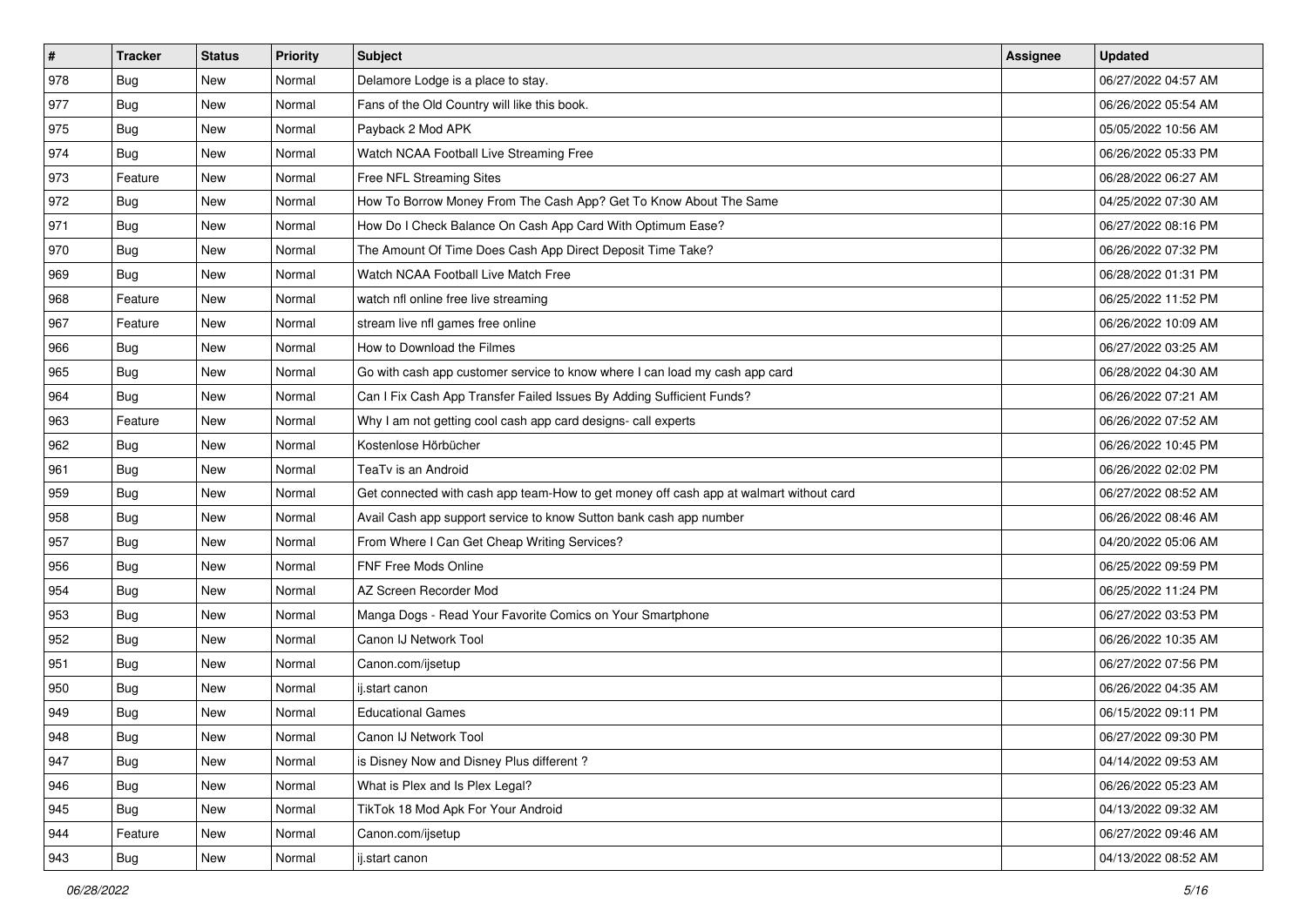| $\vert$ # | <b>Tracker</b> | <b>Status</b> | <b>Priority</b> | <b>Subject</b>                                                                   | Assignee | <b>Updated</b>      |
|-----------|----------------|---------------|-----------------|----------------------------------------------------------------------------------|----------|---------------------|
| 942       | <b>Bug</b>     | New           | Normal          | Canon IJ Network Tool                                                            |          | 04/13/2022 08:45 AM |
| 941       | <b>Bug</b>     | New           | Normal          | is Disney Now and Disney Plus different?                                         |          | 06/26/2022 12:10 PM |
| 940       | <b>Bug</b>     | New           | Normal          | What is Plex and Is Plex Legal?                                                  |          | 06/26/2022 04:50 PM |
| 935       | Bug            | New           | Normal          | MovieBox Pro Apk - Watch Movies and TV Shows on Your Android Phone               |          | 06/26/2022 04:11 AM |
| 934       | <b>Bug</b>     | New           | Normal          | MovieBox Pro Apk - Watch Movies and TV Shows on Your Android Phone               |          | 05/10/2022 11:01 AM |
| 933       | Bug            | New           | Normal          | How Can I Watch Movies on My Mobile Phone                                        |          | 06/24/2022 12:55 AM |
| 932       | <b>Bug</b>     | New           | Normal          | The best epic, long-playing PC games will consume days of your life.             |          | 05/15/2022 07:44 PM |
| 930       | Bug            | New           | Normal          | The best free games online                                                       |          | 04/12/2022 09:05 AM |
| 929       | <b>Bug</b>     | New           | Normal          | Canon IJ Network Tool                                                            |          | 04/12/2022 08:32 AM |
| 928       | Bug            | New           | Normal          | How Does Sutton Bank Cash App Customer Service Help In Answering Your Questions? |          | 04/12/2022 11:36 AM |
| 927       | Feature        | New           | Normal          | What Is The Right Way To Troubleshoot Cash App Transfer Failed Problems?         |          | 04/12/2022 05:54 AM |
| 926       | <b>Bug</b>     | New           | Normal          | tavor 7                                                                          |          | 06/22/2022 05:08 PM |
| 925       | <b>Bug</b>     | New           | Normal          | tavor 7                                                                          |          | 06/15/2022 03:45 AM |
| 924       | <b>Bug</b>     | New           | Normal          | buy tec 9                                                                        |          | 04/11/2022 02:54 PM |
| 923       | <b>Bug</b>     | New           | Normal          | frenchies for sale                                                               |          | 04/11/2022 02:35 PM |
| 922       | <b>Bug</b>     | New           | Normal          | Why Is The Need For Assignment Writing Services?                                 |          | 06/28/2022 06:59 AM |
| 921       | <b>Bug</b>     | New           | Normal          | Canon IJ Network Tool                                                            |          | 04/11/2022 09:00 AM |
| 920       | <b>Bug</b>     | New           | Normal          | Where I Can Get Essay Writing Services?                                          |          | 04/11/2022 08:35 AM |
| 919       | Feature        | New           | Normal          | How can I check my Cash App card balance by dialing a number?                    |          | 04/10/2022 09:07 AM |
| 918       | <b>Bug</b>     | New           | Normal          | Antivirus for IOS                                                                |          | 06/16/2022 10:36 PM |
| 917       | <b>Bug</b>     | New           | Normal          | Random Person Sent Me Money on Cash App-find solution?                           |          | 04/09/2022 12:32 PM |
| 916       | Bug            | New           | Normal          | How long does it take to write a book?                                           |          | 04/07/2022 12:15 PM |
| 915       | <b>Bug</b>     | New           | Normal          | Finance dissertation writing                                                     |          | 04/07/2022 09:22 AM |
| 914       | <b>Bug</b>     | New           | Normal          | Wordle: how to play fashion games for free?                                      |          | 04/07/2022 08:30 AM |
| 913       | Bug            | New           | Normal          | Canon IJ Network Tool                                                            |          | 04/07/2022 06:21 AM |
| 912       | <b>Bug</b>     | New           | Normal          | Cuphead Mobile Game Review                                                       |          | 06/09/2022 10:14 AM |
| 911       | <b>Bug</b>     | New           | Normal          | Aluminum Windows & Doors                                                         |          | 04/06/2022 08:10 PM |
| 910       | Bug            | New           | Normal          | Each content looks unisize or not formated                                       |          | 04/06/2022 11:21 AM |
| 909       | <b>Bug</b>     | New           | Normal          | Toca Life World APK                                                              |          | 04/06/2022 04:52 AM |
| 908       | <b>Bug</b>     | New           | Normal          | Toca Life World APK                                                              |          | 04/06/2022 03:18 AM |
| 907       | <b>Bug</b>     | New           | Normal          | Canon IJ Network Tool                                                            |          | 04/04/2022 10:43 AM |
| 906       | <b>Bug</b>     | New           | Normal          | How To Change Cash App From Business To Personal Account For Any Reasons?        |          | 04/04/2022 09:57 AM |
| 905       | Bug            | New           | Normal          | MINI MILITIA MOD APK                                                             |          | 05/19/2022 01:54 PM |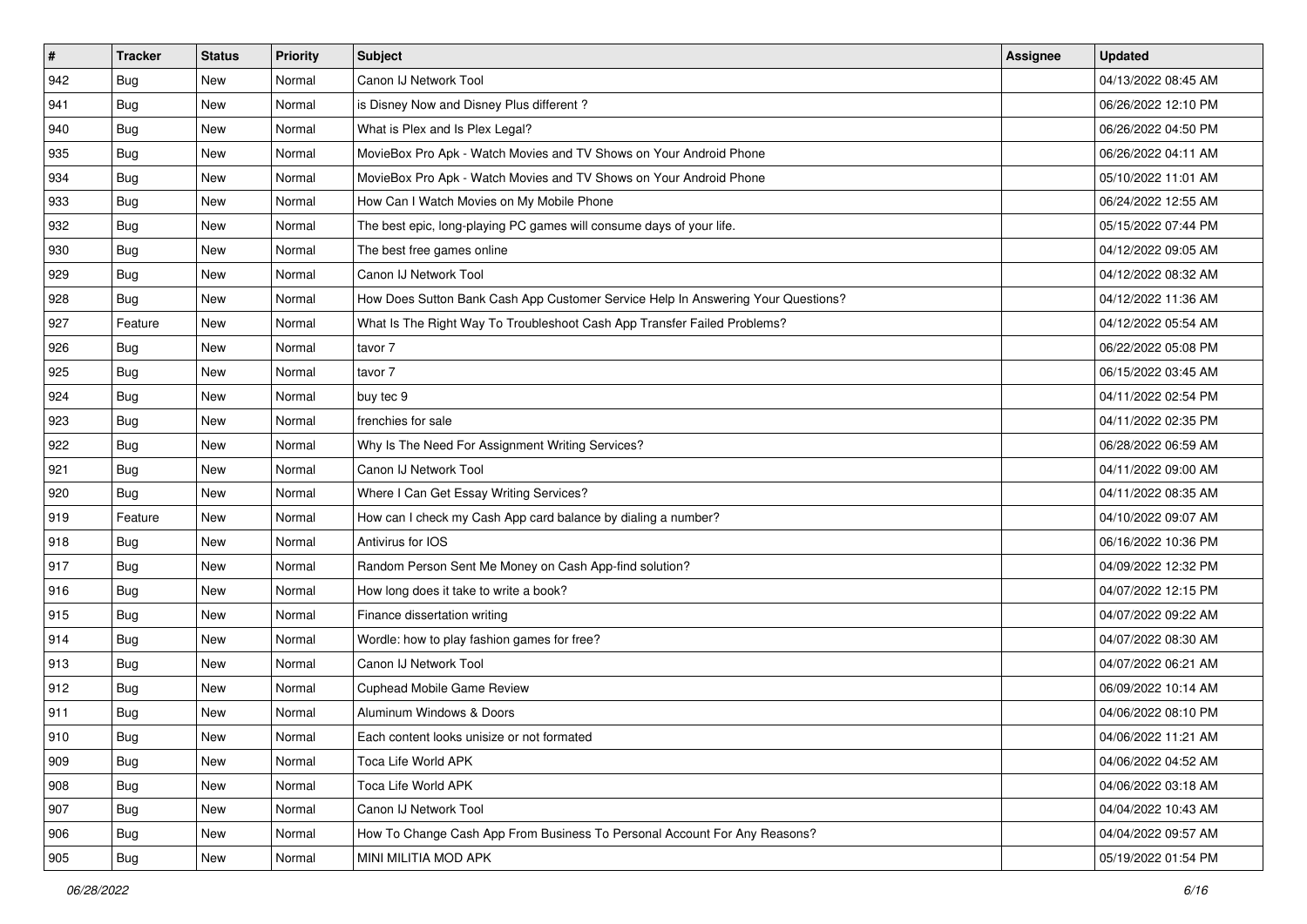| $\sharp$ | <b>Tracker</b> | <b>Status</b> | <b>Priority</b> | Subject                                                                     | Assignee | <b>Updated</b>      |
|----------|----------------|---------------|-----------------|-----------------------------------------------------------------------------|----------|---------------------|
| 904      | Feature        | New           | Normal          | Laora seeck                                                                 |          | 04/20/2022 11:54 AM |
| 903      | Feature        | New           | Normal          | Good game                                                                   |          | 04/11/2022 08:39 AM |
| 902      | Feature        | New           | Normal          | salo717                                                                     |          | 05/18/2022 10:35 AM |
| 901      | Feature        | New           | Normal          | good game ever                                                              |          | 06/26/2022 06:25 PM |
| 900      | Feature        | New           | Normal          | good game ever                                                              |          | 04/02/2022 11:59 AM |
| 898      | <b>Bug</b>     | New           | Normal          | Shadow Fight 2 Mod APK                                                      |          | 04/02/2022 09:17 AM |
| 895      | Bug            | New           | Normal          | Cash App Scams                                                              |          | 06/18/2022 02:36 PM |
| 894      | Feature        | New           | Normal          | Need phd dissertation help in UK                                            |          | 05/30/2022 12:29 PM |
| 893      | Bug            | New           | Normal          | klingeltone                                                                 |          | 04/13/2022 11:06 AM |
| 892      | Bug            | New           | Normal          | Good game                                                                   |          | 04/01/2022 09:15 AM |
| 891      | <b>Bug</b>     | New           | Normal          | The most interesting game today, have you tried it?                         |          | 04/01/2022 09:17 AM |
| 889      | <b>Bug</b>     | New           | Normal          | What is Plex and how it's work?                                             |          | 04/01/2022 09:14 AM |
| 888      | Bug            | New           | Normal          | Is the Fox News Channel on Roku free?                                       |          | 04/25/2022 08:04 AM |
| 887      | <b>Bug</b>     | New           | Normal          | What is Plex and how it's work?                                             |          | 04/01/2022 09:16 AM |
| 886      | Bug            | New           | Normal          | Is the Fox News Channel on Roku free?                                       |          | 06/28/2022 08:29 AM |
| 885      | Bug            | New           | Normal          | How to Install the Tele Latino App For Android                              |          | 03/28/2022 04:10 AM |
| 884      | <b>Bug</b>     | New           | Normal          | Why do Subway Surfers popular                                               |          | 04/01/2022 09:16 AM |
| 883      | Bug            | <b>New</b>    | Normal          | Langweilen Sie sich jemals bei der gleichen alten Schriftart auf Instagram? |          | 04/01/2022 09:16 AM |
| 882      | <b>Bug</b>     | New           | Normal          | How to change bank account on cash app?                                     |          | 04/01/2022 09:16 AM |
| 880      | <b>Bug</b>     | New           | Normal          | Why do Subway Surfers popular                                               |          | 04/01/2022 09:16 AM |
| 879      | Feature        | New           | Normal          | Best Garage Door Repair in Massachusetts                                    |          | 04/01/2022 09:16 AM |
| 878      | Bug            | <b>New</b>    | Normal          | Wie ist instazoom hilfreich beim Herunterladen von Instagram-Profilbildern  |          | 04/08/2022 09:28 PM |
| 877      | Feature        | New           | Normal          | <b>Exness Broker Review</b>                                                 |          | 04/01/2022 09:12 AM |
| 876      | <b>Bug</b>     | New           | Normal          | Download Full-Size Profile Pictures of Your Favorite Users With InstaDP     |          | 04/01/2022 09:12 AM |
| 875      | Bug            | New           | Normal          | Red ball game                                                               |          | 04/01/2022 09:15 AM |
| 874      | Bug            | New           | Normal          | Cómo descargar Minecraft Apk                                                |          | 06/26/2022 08:01 AM |
| 873      | <b>Bug</b>     | New           | Normal          | Klingeltöne mp3                                                             |          | 04/13/2022 11:03 AM |
| 872      | Bug            | New           | Normal          | Poppy Playtime Horror Game Free                                             |          | 04/01/2022 09:11 AM |
| 870      | <b>Bug</b>     | New           | Normal          | <b>Mahjong Solitaire</b>                                                    |          | 04/01/2022 09:12 AM |
| 869      | <b>Bug</b>     | New           | Normal          | Sonnerie Post Malone 2022                                                   |          | 04/13/2022 11:05 AM |
| 865      | <b>Bug</b>     | New           | Normal          | Canon IJ Printer Utility                                                    |          | 05/18/2022 07:24 PM |
| 864      | <b>Bug</b>     | New           | Normal          | Canon IJ Network Tool                                                       |          | 04/01/2022 09:14 AM |
| 863      | <b>Bug</b>     | New           | Normal          | Canon IJ Network Tool                                                       |          | 04/01/2022 09:12 AM |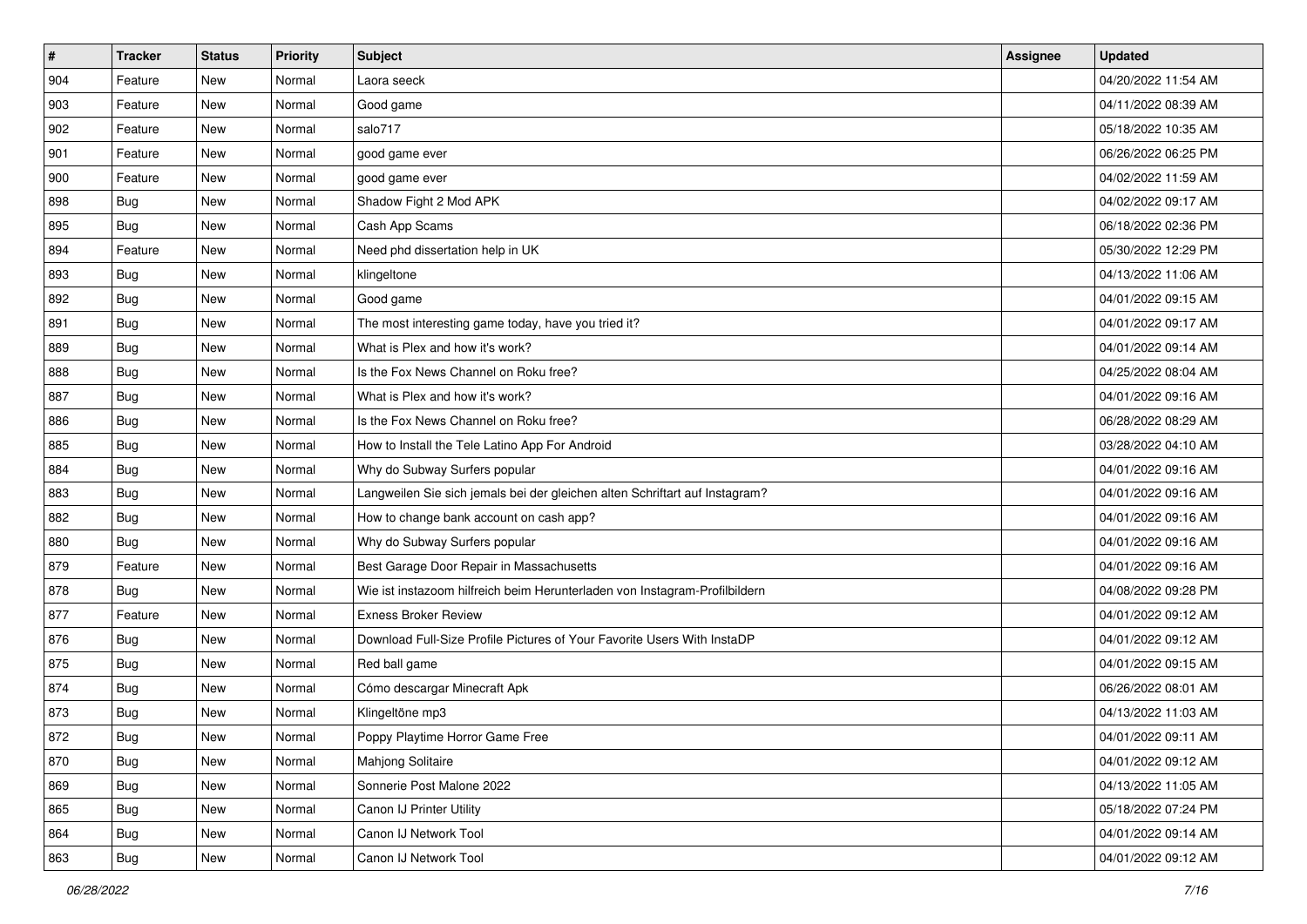| #   | <b>Tracker</b> | <b>Status</b> | <b>Priority</b> | Subject                                                                          | Assignee | <b>Updated</b>      |
|-----|----------------|---------------|-----------------|----------------------------------------------------------------------------------|----------|---------------------|
| 862 | <b>Bug</b>     | New           | Normal          | none                                                                             |          | 04/01/2022 09:11 AM |
| 859 | Bug            | New           | Normal          | Canon IJ Network Tool                                                            |          | 04/01/2022 09:13 AM |
| 857 | <b>Bug</b>     | New           | Normal          | Welcome to the world of classic retro games                                      |          | 04/01/2022 09:13 AM |
| 856 | <b>Bug</b>     | New           | Normal          | Online Classes Assistance Help For Student                                       |          | 04/01/2022 09:13 AM |
| 855 | Bug            | New           | Normal          | Online Classes Assistance Help For Student                                       |          | 04/01/2022 09:13 AM |
| 854 | Bug            | New           | Normal          | How To Resolve Password Problems Through Facebook Customer Service?              |          | 04/09/2022 06:11 PM |
| 853 | <b>Bug</b>     | New           | Normal          | what is dr laser                                                                 |          | 04/01/2022 09:13 AM |
| 852 | Bug            | New           | Normal          | How to cancel your French Bee flight within 24 hours?                            |          | 04/01/2022 09:13 AM |
| 851 | Bug            | New           | Normal          | Laden Sie den kostenlosen MP3-Klingelton für Ihr Mobiltelefon herunter           |          | 04/01/2022 09:14 AM |
| 850 | <b>Bug</b>     | New           | Normal          | Puppy Playtime APK Android                                                       |          | 04/01/2022 09:14 AM |
| 849 | Bug            | New           | Normal          | FutEmax App Apk - Watch Soccer, Fantasy Football, And More On Your Mobile Device |          | 04/01/2022 09:04 AM |
| 848 | Feature        | New           | Normal          | Online Classes Assistance                                                        |          | 04/01/2022 08:57 AM |
| 847 | Feature        | New           | Normal          | Canon.com/ijsetup                                                                |          | 04/01/2022 09:08 AM |
| 846 | Feature        | New           | Normal          | ij.start canon                                                                   |          | 04/01/2022 08:58 AM |
| 845 | Feature        | New           | Normal          | canon.com/ijsetup                                                                |          | 04/01/2022 08:58 AM |
| 844 | <b>Bug</b>     | New           | Normal          | To know Chime Routing Number call on the helpline number                         |          | 04/01/2022 08:58 AM |
| 843 | <b>Bug</b>     | New           | Normal          | Canon IJ Network Tool                                                            |          | 04/01/2022 08:58 AM |
| 842 | Bug            | New           | Normal          | Join the fun game                                                                |          | 04/01/2022 08:58 AM |
| 841 | <b>Bug</b>     | New           | Normal          | How do I activate FOX NOW?                                                       |          | 04/01/2022 08:58 AM |
| 840 | <b>Bug</b>     | New           | Normal          | Is Tubi really free and legal?                                                   |          | 04/01/2022 08:58 AM |
| 839 | Bug            | New           | Normal          | How do I activate FOX NOW?                                                       |          | 04/01/2022 08:58 AM |
| 838 | Bug            | New           | Normal          | Celebrity Hunter Mod apk - Como instalá-lo                                       |          | 04/01/2022 08:58 AM |
| 836 | Bug            | New           | Normal          | What Is The Required Amount To Pay As Cash App Clearance Fee?                    |          | 04/01/2022 09:00 AM |
| 835 | <b>Bug</b>     | New           | Normal          | Build your strong army with Taming io                                            |          | 04/01/2022 08:59 AM |
| 834 | <b>Bug</b>     | New           | Normal          | Grasp the secret to relieve stress and fatigue                                   |          | 04/01/2022 08:57 AM |
| 833 | <b>Bug</b>     | New           | Normal          | Does Direct Deposit Hit Chime- seek Chime Customer Service                       |          | 04/01/2022 08:59 AM |
| 832 | <b>Bug</b>     | New           | Normal          | Choque Royale Mod Apk                                                            |          | 04/01/2022 08:59 AM |
| 831 | <b>Bug</b>     | New           | Normal          | Build and shoot                                                                  |          | 05/29/2022 04:47 PM |
| 830 | <b>Bug</b>     | New           | Normal          | Poppy Playtime APK                                                               |          | 06/27/2022 10:31 PM |
| 828 | <b>Bug</b>     | New           | Normal          | Nursery management                                                               |          | 06/28/2022 12:10 PM |
| 827 | Bug            | New           | Normal          | Come To Know The Required Steps To Unlock Cash App Account                       |          | 04/01/2022 08:59 AM |
| 826 | <b>Bug</b>     | New           | Normal          | How to Dowload MXL TV Premium                                                    |          | 05/26/2022 03:34 PM |
| 825 | <b>Bug</b>     | New           | Normal          | Lucky Patcher Download                                                           |          | 06/26/2022 06:09 PM |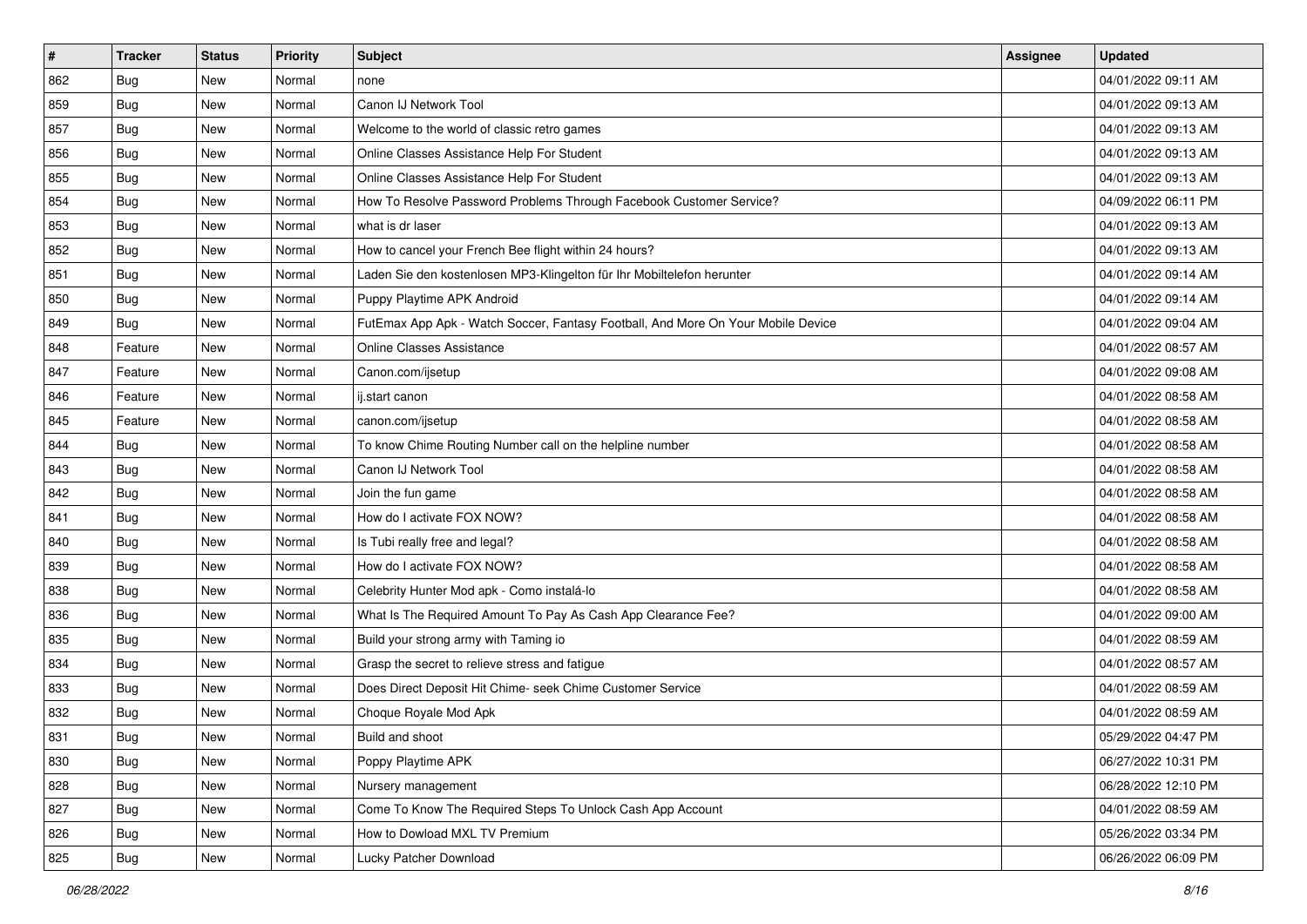| $\sharp$ | <b>Tracker</b> | <b>Status</b> | <b>Priority</b> | Subject                                                                       | Assignee | <b>Updated</b>      |
|----------|----------------|---------------|-----------------|-------------------------------------------------------------------------------|----------|---------------------|
| 822      | <b>Bug</b>     | New           | Normal          | Dowload Your Boyfriend Game                                                   |          | 06/28/2022 04:56 AM |
| 821      | Bug            | New           | Normal          | Nicoo - A Review of the Popular Battle Royale Game                            |          | 06/28/2022 08:30 AM |
| 820      | Bug            | New           | Normal          | Metal Slug Apk para Android                                                   |          | 06/28/2022 11:01 AM |
| 819      | <b>Bug</b>     | New           | Normal          | Metal Slug Apk para Android                                                   |          | 06/27/2022 09:35 AM |
| 817      | Bug            | New           | Normal          | Pacman 30th Anniversary                                                       |          | 06/28/2022 09:20 AM |
| 816      | Bug            | New           | Normal          | Play Scribble io fun with everyone                                            |          | 06/28/2022 03:20 PM |
| 813      | Feature        | New           | Normal          | Canon.com/ijsetup                                                             |          | 05/25/2022 08:27 AM |
| 812      | Feature        | New           | Normal          | canon.com/ijsetup                                                             |          | 06/27/2022 01:21 PM |
| 811      | Bug            | New           | Normal          | Canon IJ Network Tool                                                         |          | 06/28/2022 06:12 AM |
| 810      | Feature        | New           | Normal          | how to remove viruses from a phone                                            |          | 06/28/2022 11:13 AM |
| 809      | Bug            | New           | Normal          | Smash Karts - immerse yourself in the exciting race                           |          | 06/28/2022 09:57 AM |
| 808      | <b>Bug</b>     | New           | Normal          | Sinnvolle Guten-Morgen-Grüße                                                  |          | 06/28/2022 09:47 AM |
| 807      | Bug            | New           | Normal          | 1v1Battle is a strategic action 'Build and shoot' game                        |          | 06/27/2022 06:52 AM |
| 806      | Feature        | New           | Normal          | Go everywhere thanks to mapquest driving directions                           |          | 06/27/2022 02:39 AM |
| 804      | Bug            | New           | Normal          | Review                                                                        |          | 06/27/2022 08:38 PM |
| 802      | Bug            | New           | Normal          | Who Is an ETL Engineer                                                        |          | 06/28/2022 02:03 AM |
| 801      | <b>Bug</b>     | New           | Normal          | Who Is an ETL Engineer                                                        |          | 06/27/2022 12:25 PM |
| 800      | Bug            | New           | Normal          | Who Is an ETL Engineer                                                        |          | 06/28/2022 08:48 AM |
| 799      | <b>Bug</b>     | New           | Normal          | Who Is an ETL Engineer                                                        |          | 06/28/2022 02:51 AM |
| 798      | Bug            | New           | Normal          | Who Is an ETL Engineer                                                        |          | 06/27/2022 09:48 AM |
| 796      | <b>Bug</b>     | New           | Normal          | How Does Cash App ++ actually work and What is the process of it              |          | 06/22/2022 07:03 AM |
| 795      | Bug            | <b>New</b>    | Normal          | Drift Boss - Exciting Race                                                    |          | 06/26/2022 06:32 PM |
| 794      | Feature        | New           | Normal          | Safe place to buy fifa coins                                                  |          | 06/28/2022 11:15 AM |
| 792      | <b>Bug</b>     | New           | Normal          | What is Google Camera Mod?                                                    |          | 06/27/2022 10:20 AM |
| 791      | Bug            | New           | Normal          | Samsnung TV Plus is not working                                               |          | 04/01/2022 09:03 AM |
| 790      | Bug            | New           | Normal          | My app                                                                        |          | 04/01/2022 09:03 AM |
| 789      | <b>Bug</b>     | New           | Normal          | Full version                                                                  |          | 06/28/2022 01:58 PM |
| 788      | Bug            | New           | Normal          | Intro Maker Mod APK                                                           |          | 06/28/2022 04:21 AM |
| 787      | <b>Bug</b>     | New           | Normal          | <b>Assured Assignment Help</b>                                                |          | 06/27/2022 05:19 PM |
| 786      | <b>Bug</b>     | New           | Normal          | Best Assignment Help in Australia & UK                                        |          | 06/21/2022 09:28 PM |
| 785      | <b>Bug</b>     | New           | Normal          | How To Get Money Off Cash App Without Card Or With A Card?                    |          | 06/28/2022 11:35 AM |
| 784      | Bug            | New           | Normal          | How To Add Money On Cash App Card And Check The Funds?                        |          | 06/28/2022 12:36 PM |
| 783      | <b>Bug</b>     | New           | Normal          | How Do I Determine The Reasons And Solutions To Fix Cash App Transfer Failed? |          | 06/27/2022 08:58 PM |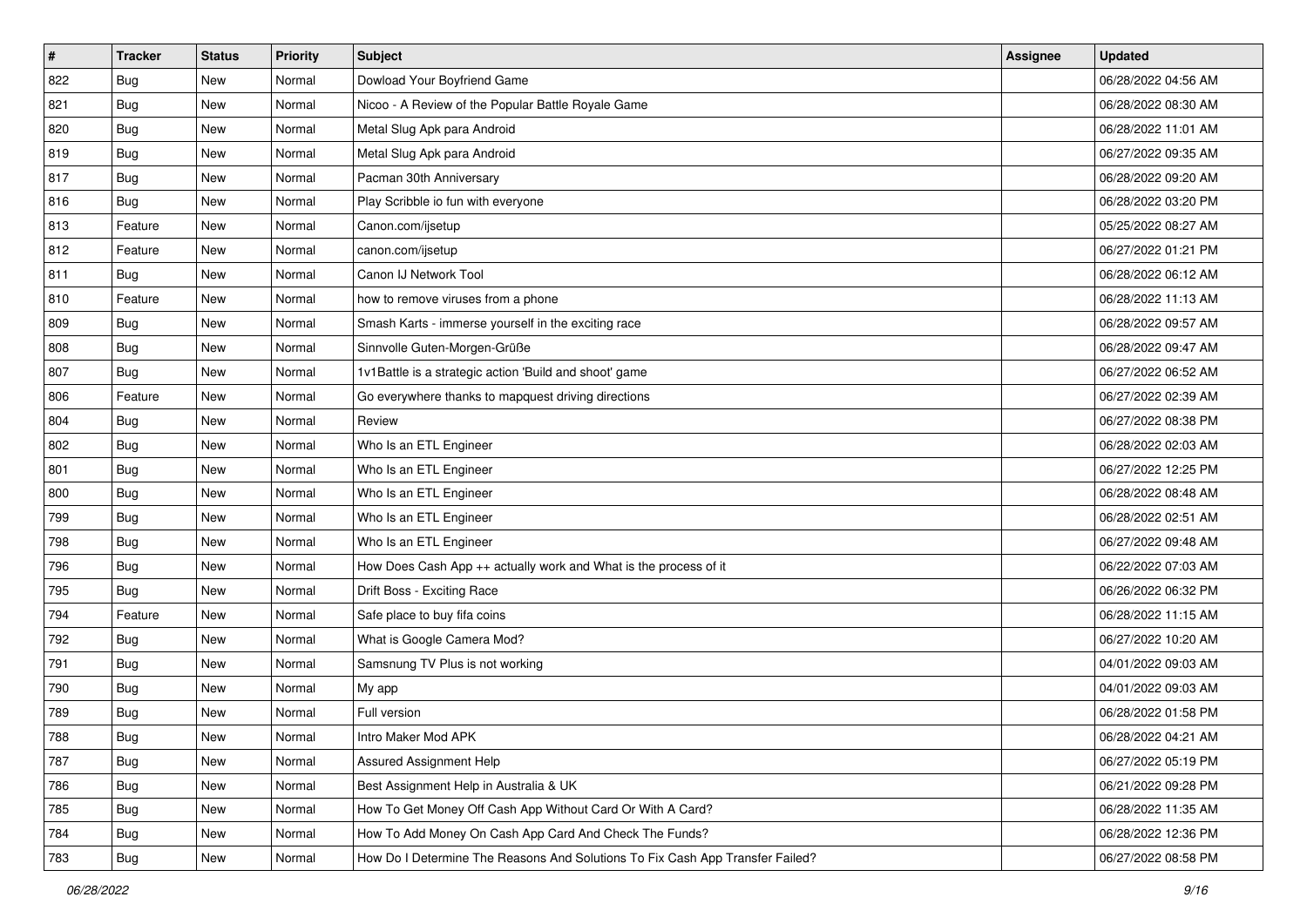| $\vert$ # | <b>Tracker</b> | <b>Status</b> | <b>Priority</b> | Subject                                                                                             | Assignee | <b>Updated</b>      |
|-----------|----------------|---------------|-----------------|-----------------------------------------------------------------------------------------------------|----------|---------------------|
| 782       | <b>Bug</b>     | New           | Normal          | Comment faire une sonnerie téléphonique                                                             |          | 06/27/2022 11:56 PM |
| 781       | <b>Bug</b>     | New           | Normal          | Free Whatsapp Group to Join                                                                         |          | 06/28/2022 11:48 AM |
| 777       | <b>Bug</b>     | New           | Normal          | Obtain driving instructions using Google Maps.                                                      |          | 06/27/2022 09:05 PM |
| 776       | <b>Bug</b>     | New           | Normal          | Wibargain                                                                                           |          | 06/28/2022 01:57 PM |
| 775       | Bug            | New           | Normal          | cash app                                                                                            |          | 02/14/2022 08:20 AM |
| 774       | Bug            | New           | Normal          | Follow proper initiatives                                                                           |          | 06/27/2022 07:54 PM |
| 773       | <b>Bug</b>     | New           | Normal          | Spades - Play online free                                                                           |          | 06/28/2022 12:26 PM |
| 772       | <b>Bug</b>     | New           | Normal          | united airlines baggage policy                                                                      |          | 06/27/2022 10:53 PM |
| 771       | <b>Bug</b>     | New           | Normal          | united airlines baggage policy                                                                      |          | 06/26/2022 07:19 AM |
| 770       | Bug            | New           | Normal          | Canon IJ Network Tool                                                                               |          | 06/27/2022 11:57 AM |
| 769       | <b>Bug</b>     | New           | Normal          | check my cash app                                                                                   |          | 06/28/2022 03:29 PM |
| 768       | Bug            | New           | Normal          | Where can you buy best jackets online?                                                              |          | 06/26/2022 01:50 PM |
| 767       | <b>Bug</b>     | New           | Normal          | apkmod                                                                                              |          | 06/28/2022 01:24 AM |
| 766       | <b>Bug</b>     | New           | Normal          | Pobreflix Mod APK Review                                                                            |          | 06/28/2022 08:56 AM |
| 765       | <b>Bug</b>     | New           | Normal          | Follow proper initiatives to check my cash app                                                      |          | 06/25/2022 10:08 AM |
| 764       | <b>Bug</b>     | New           | Normal          | What is available to see what I can watch HBO Max?                                                  |          | 06/28/2022 03:59 AM |
| 763       | <b>Bug</b>     | New           | High            | How to Make a Ringtone on Your iPhone                                                               |          | 06/27/2022 04:16 PM |
| 762       | Bug            | New           | Normal          | How To Add Money To A Cash App Card If Struggling With Low Amount?                                  |          | 06/27/2022 09:58 PM |
| 760       | Bug            | New           | Normal          | apkmod                                                                                              |          | 06/27/2022 04:13 PM |
| 758       | <b>Bug</b>     | New           | Normal          | How Do I Study Consistently For Hours?                                                              |          | 06/27/2022 12:49 AM |
| 757       | Bug            | New           | Normal          | Why Is Issue of Car Maintenance so Famous for the Consumers?                                        |          | 04/01/2022 09:01 AM |
| 756       | Feature        | New           | Normal          | Your one-stop destination for the thesis writing service                                            |          | 06/27/2022 05:46 PM |
| 754       | Bug            | New           | Normal          | Cómo descargar tonos gratis de teléfono celular                                                     |          | 06/26/2022 01:56 PM |
| 753       | <b>Bug</b>     | New           | Normal          | onlineessaygrader                                                                                   |          | 06/28/2022 05:55 AM |
| 752       | Bug            | New           | Normal          | Plagerism checker                                                                                   |          | 06/26/2022 06:33 PM |
| 750       | <b>Bug</b>     | New           | Normal          | Create a Report Template                                                                            |          | 06/26/2022 04:27 PM |
| 749       | <b>Bug</b>     | New           | Normal          | The Best Bubble Shooter Game for Android                                                            |          | 06/26/2022 12:12 PM |
| 748       | <b>Bug</b>     | New           | Normal          | Il y a quelques façons d'obtenir des sonneries gratuites pour votre iPhone                          |          | 06/26/2022 11:24 PM |
| 747       | Bug            | New           | Normal          | How to Install Tyflex Plus on Your Android Device                                                   |          | 06/26/2022 08:16 AM |
| 744       | Bug            | New           | Normal          | <b>Pixel Survive</b>                                                                                |          | 06/28/2022 05:13 AM |
| 743       | <b>Bug</b>     | New           | Normal          | They promote 'pixel art' contests and a 'game jam' related to the work and figure of Carlos Casares |          | 06/28/2022 12:04 PM |
| 742       | <b>Bug</b>     | New           | Normal          | How Long Does Cash App Support Take To Respond For A Better Support?                                |          | 06/25/2022 11:00 PM |
| 741       | <b>Bug</b>     | New           | Normal          | <b>Blockchain Technology Solutions</b>                                                              |          | 06/26/2022 02:19 AM |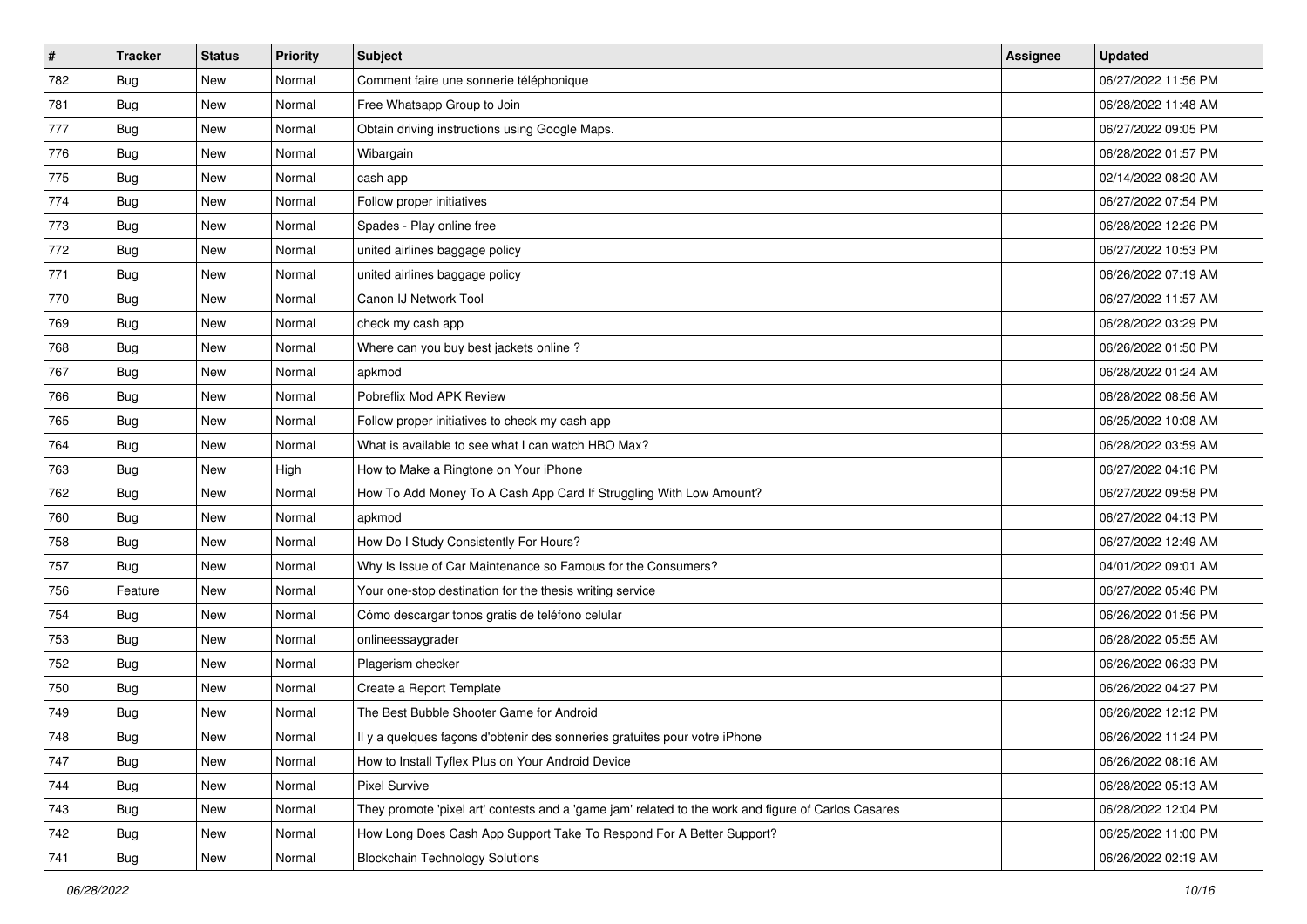| #   | <b>Tracker</b> | <b>Status</b> | <b>Priority</b> | Subject                                                                             | Assignee | <b>Updated</b>      |
|-----|----------------|---------------|-----------------|-------------------------------------------------------------------------------------|----------|---------------------|
| 740 | Feature        | New           | Normal          | Online Thesis Help USA                                                              |          | 06/27/2022 03:19 AM |
| 739 | Bug            | New           | Normal          | law dissertation help                                                               |          | 06/27/2022 06:12 PM |
| 738 | <b>Bug</b>     | New           | Normal          | How Much Amount Do I Get Using The Referral Code For Cash App?                      |          | 06/27/2022 03:58 PM |
| 737 | <b>Bug</b>     | New           | Normal          | How Do I Talk To A Live Person At Facebook If Anything Is Doubtful?                 |          | 06/27/2022 09:59 PM |
| 736 | Bug            | New           | Normal          | I Want to Edit in My Website (transfer-factor.net) Unfortunately, Unable to Edit It |          | 06/24/2022 07:32 AM |
| 735 | <b>Bug</b>     | New           | Normal          | A quick fix of how to get money back from cash app stocks                           |          | 06/28/2022 03:12 AM |
| 734 | <b>Bug</b>     | New           | Normal          | DR. STRANGE: Multiverse of Scheduling Madness!                                      |          | 06/28/2022 07:07 AM |
| 733 | Bug            | New           | Normal          | How does one go about getting a book deal?                                          |          | 04/01/2022 09:33 AM |
| 732 | Bug            | New           | Normal          | Get rectifications steps about why cash app transfer failed                         |          | 06/26/2022 03:28 PM |
| 731 | <b>Bug</b>     | New           | Normal          | Avail Of Cash App Customer Service If Unable To Down Cash App Mobile App?           |          | 06/25/2022 08:36 PM |
| 730 | <b>Bug</b>     | New           | Normal          | Canon IJ Network Tool                                                               |          | 06/26/2022 05:51 PM |
| 729 | <b>Bug</b>     | New           | Normal          | Canon IJ Network Tool                                                               |          | 06/28/2022 01:10 PM |
| 728 | Bug            | New           | Normal          | Will Cash App refund money if scammed? Hitches With Optimum Ease                    |          | 06/26/2022 06:15 AM |
| 726 | <b>Bug</b>     | New           | Normal          | Mobile Application Development Services                                             |          | 06/27/2022 09:10 AM |
| 725 | Feature        | New           | Normal          | What are memo writing services design                                               |          | 06/24/2022 06:24 AM |
| 724 | Bug            | New           | Normal          | Dial Chime Customer support number for a quick response                             |          | 06/28/2022 11:30 AM |
| 721 | <b>Bug</b>     | New           | Normal          | Cómo instalar un Mod Apk                                                            |          | 06/24/2022 09:39 PM |
| 720 | <b>Bug</b>     | New           | Normal          | How does Cash App Phone Number provide a quick treatment?                           |          | 06/27/2022 08:02 AM |
| 719 | <b>Bug</b>     | New           | Normal          | How Do I Send \$5000 Through Cash App Account With Ease?                            |          | 06/26/2022 10:14 PM |
| 717 | <b>Bug</b>     | New           | Normal          | Disney Plus Apk - Watch Movies and TV Shows on Your Device                          |          | 06/27/2022 11:38 PM |
| 716 | <b>Bug</b>     | New           | Normal          | La celebración de un BabyShower.                                                    |          | 06/27/2022 12:29 PM |
| 715 | <b>Bug</b>     | New           | Normal          | Puppy Playtime Descargar gratis                                                     |          | 06/27/2022 01:57 PM |
| 714 | Bug            | New           | Normal          | Cuevana 3 Premium - Enjoy Your Favorite Movies and TV Shows on Your Smart TV        |          | 06/27/2022 11:43 PM |
| 712 | <b>Bug</b>     | New           | Normal          | <b>Tips and Tricks</b>                                                              |          | 06/28/2022 02:40 AM |
| 711 | <b>Bug</b>     | New           | Normal          | Human Fall Flat Apk Download                                                        |          | 06/28/2022 10:44 AM |
| 710 | <b>Bug</b>     | New           | Normal          | Take Necessary Assistance If You Are Unable Activate Cash App Card                  |          | 06/25/2022 09:26 PM |
| 709 | <b>Bug</b>     | New           | Normal          | How To Load Cash App Card At Walmart Without Having To Face Any Hassle?             |          | 06/27/2022 10:30 AM |
| 708 | Bug            | New           | Normal          | Efficient ways to proceed with the cash app dispute process?                        |          | 06/28/2022 04:03 AM |
| 706 | Bug            | New           | Normal          | How Can You Cancel A Cash App Payment Without Any Prior Information?                |          | 06/26/2022 09:13 AM |
| 705 | <b>Bug</b>     | New           | Normal          | wuxiaworld                                                                          |          | 06/28/2022 06:56 AM |
| 704 | <b>Bug</b>     | New           | Normal          | Reach support team of Chime Customer Service for instant help                       |          | 06/28/2022 04:57 AM |
| 703 | <b>Bug</b>     | New           | Normal          | For real-time help, dial Facebook customer service number                           |          | 06/27/2022 12:08 PM |
| 702 | <b>Bug</b>     | New           | Normal          | Avail Chime Customer Service to know How To Get Chime Bank Statement                |          | 06/28/2022 04:58 AM |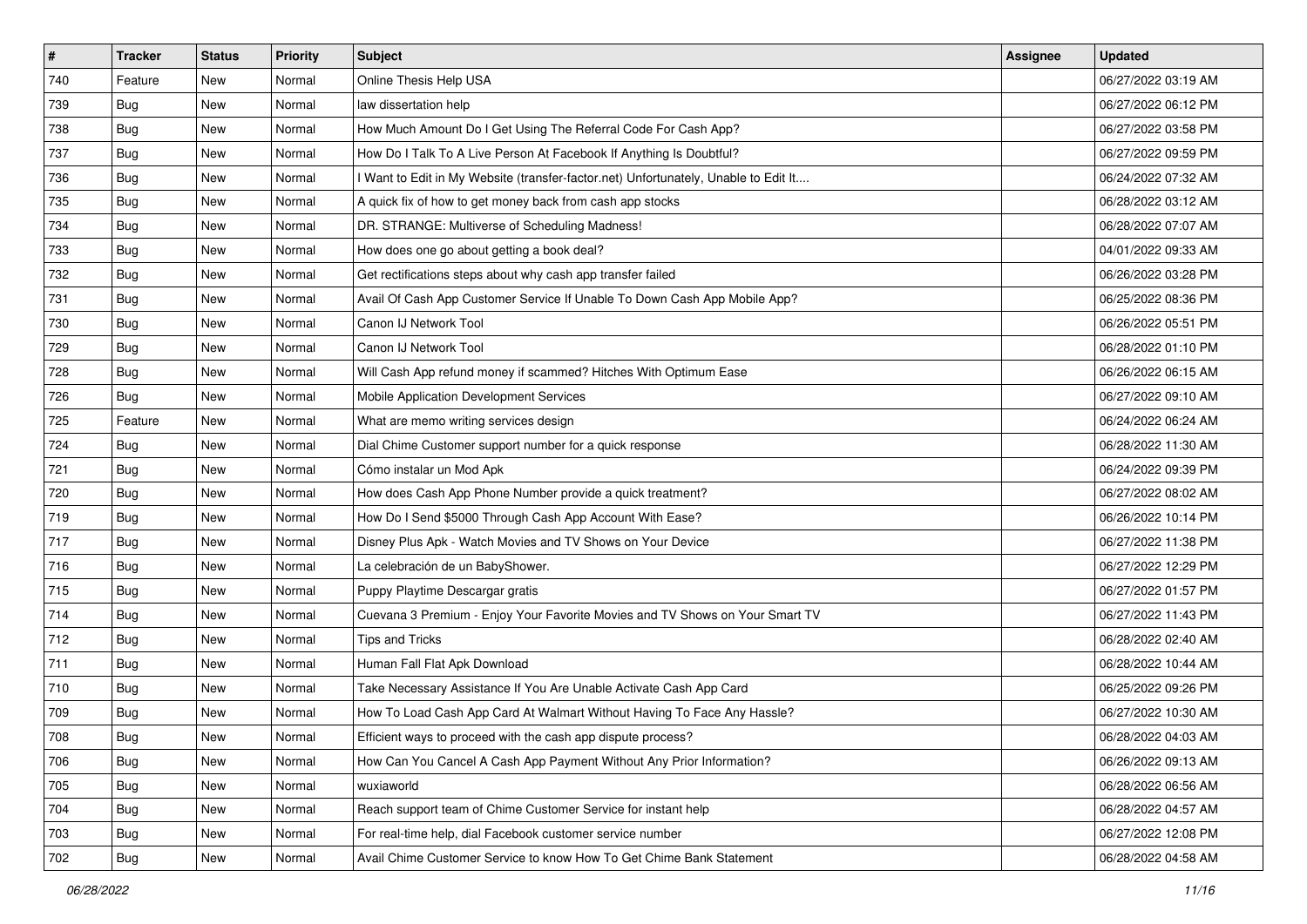| $\sharp$ | <b>Tracker</b> | <b>Status</b> | <b>Priority</b> | Subject                                                               | Assignee | <b>Updated</b>      |
|----------|----------------|---------------|-----------------|-----------------------------------------------------------------------|----------|---------------------|
| 701      | <b>Bug</b>     | New           | Normal          | Why Law Essay Helper UK is Necessary?                                 |          | 06/28/2022 08:12 AM |
| 700      | <b>Bug</b>     | New           | Normal          | Cómo descargar Poppy Playtime                                         |          | 04/01/2022 09:30 AM |
| 699      | Bug            | New           | Normal          | Would you be able to utilize Cash App Twitch?                         |          | 06/28/2022 03:12 AM |
| 698      | Feature        | New           | Normal          | Connect with cash app representative to ask about cash app flip scam  |          | 06/26/2022 11:24 AM |
| 697      | Bug            | New           | Normal          | How to Descargar Pura TV For Android                                  |          | 06/27/2022 03:57 PM |
| 696      | <b>Bug</b>     | New           | Normal          | How to Install the TuMangaOnline App                                  |          | 06/27/2022 02:49 AM |
| 695      | Bug            | New           | Normal          | Refer Listas IPTV Apk                                                 |          | 06/27/2022 05:13 PM |
| 693      | Feature        | New           | Normal          | How To Get My Money Back From The Cash App To Your Wallet?            |          | 06/28/2022 08:41 AM |
| 692      | Bug            | New           | Normal          | Esports 888b                                                          |          | 06/12/2022 10:04 AM |
| 691      | Bug            | New           | Normal          | tea garden dublin                                                     |          | 04/01/2022 09:31 AM |
| 690      | <b>Bug</b>     | New           | Normal          | campervan hire                                                        |          | 06/28/2022 11:55 AM |
| 689      | <b>Bug</b>     | New           | Normal          | How to use twitch.tv/activate?                                        |          | 06/28/2022 09:14 AM |
| 688      | Bug            | New           | Normal          | How to use twitch.tv/activate?                                        |          | 06/24/2022 04:16 AM |
| 687      | Bug            | New           | Normal          | How to use twitch.tv/activate?                                        |          | 06/28/2022 05:51 AM |
| 686      | Bug            | New           | Normal          | Welcome To The Most Demandable Mahipalpur Escorts Agency              |          | 06/27/2022 03:45 PM |
| 684      | Bug            | New           | Normal          | Difference between paper map and online map                           |          | 06/27/2022 09:55 PM |
| 683      | Feature        | New           | Normal          | Game creation                                                         |          | 06/27/2022 08:39 AM |
| 682      | <b>Bug</b>     | New           | Normal          | Does Facebook customer service live chat allow to speak with someone? |          | 06/27/2022 05:19 PM |
| 681      | Feature        | New           | High            | <b>Online Class</b>                                                   |          | 06/27/2022 07:20 AM |
| 680      | Feature        | New           | Normal          | Word Jewels 2                                                         |          | 06/28/2022 05:31 AM |
| 679      | Bug            | New           | Normal          | Word Finder helps you to play word games better                       |          | 04/01/2022 09:34 AM |
| 678      | Bug            | <b>New</b>    | Normal          | How to be a winner in buidnow gg                                      |          | 06/28/2022 10:22 AM |
| 677      | Bug            | New           | Normal          | Logo Design Services Near Me                                          |          | 06/27/2022 07:18 PM |
| 676      | <b>Bug</b>     | New           | Normal          | Does Facebook customer service live chat allow to speak with someone? |          | 04/01/2022 09:39 AM |
| 675      | Bug            | New           | Normal          | What Are Smart Tactics To Fix Cash App Transfer Failed Hurdles?       |          | 06/27/2022 09:51 AM |
| 673      | Bug            | New           | Normal          | Learn the basics of pixel art - Clear grid                            |          | 06/27/2022 05:06 PM |
| 672      | <b>Bug</b>     | New           | Normal          | The easiest way to delete ringtones on iPhone                         |          | 06/27/2022 03:38 AM |
| 670      | Bug            | New           | Normal          | JTWhatsApp Apk - The New and Improved WhatsApp                        |          | 06/28/2022 12:32 PM |
| 669      | Feature        | New           | Normal          | Nursing Assignment Help                                               |          | 06/27/2022 06:12 AM |
| 668      | <b>Bug</b>     | New           | Normal          | Get to know Cash App Refund Process here                              |          | 06/27/2022 02:38 PM |
| 667      | <b>Bug</b>     | New           | Normal          | What Is a Ringtone?                                                   |          | 06/28/2022 06:00 AM |
| 666      | <b>Bug</b>     | New           | Normal          | 470+ pages à colorier de Noël                                         |          | 06/28/2022 10:02 AM |
| 665      | Feature        | New           | Normal          | Look for a dedicated help with finance assignment                     |          | 06/27/2022 11:10 PM |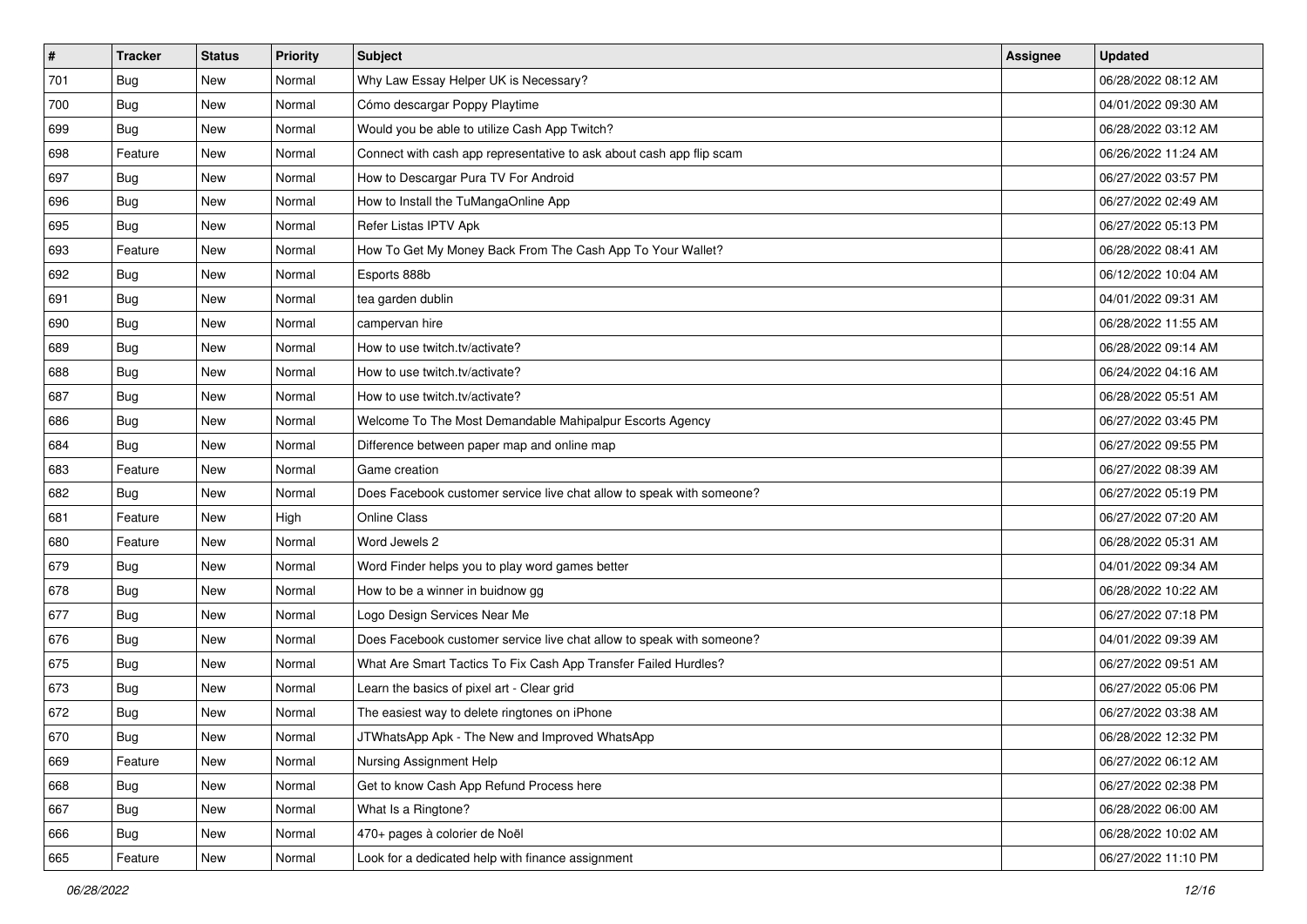| #   | <b>Tracker</b> | <b>Status</b> | <b>Priority</b> | Subject                                                                          | Assignee | <b>Updated</b>      |
|-----|----------------|---------------|-----------------|----------------------------------------------------------------------------------|----------|---------------------|
| 664 | <b>Bug</b>     | New           | Normal          | Tea TV Apk Download - The Best Way to Watch Movies Offline                       |          | 06/28/2022 04:09 PM |
| 662 | Bug            | New           | Normal          | Oreo TV Download - The Easiest Way to Watch Live TV                              |          | 06/27/2022 03:14 PM |
| 661 | <b>Bug</b>     | New           | Normal          | Turbo VPN MOD APK Download                                                       |          | 06/27/2022 07:18 PM |
| 660 | <b>Bug</b>     | New           | Normal          | Anchovies Nutrition Facts And Health Benefits                                    |          | 04/01/2022 09:40 AM |
| 659 | <b>Bug</b>     | New           | Normal          | Olive Oil Properties And Health Benefits                                         |          | 06/27/2022 06:34 PM |
| 658 | <b>Bug</b>     | New           | Normal          | Watermelon Nutrition Facts And Health Benefits                                   |          | 06/28/2022 01:57 AM |
| 657 | <b>Bug</b>     | New           | Normal          | Coconut Nutrition Facts And Health Benefits                                      |          | 06/27/2022 08:56 AM |
| 656 | Bug            | New           | Normal          | Kiwi Nutrition Facts And Health Benefits                                         |          | 06/27/2022 06:45 PM |
| 655 | Bug            | New           | Normal          | <b>Eggplant Health Benefits</b>                                                  |          | 06/27/2022 03:40 PM |
| 654 | Feature        | New           | Normal          | Peach Health Benefits                                                            |          | 06/28/2022 10:03 AM |
| 653 | Bug            | New           | Normal          | Jujube (Jinjoles): Properties And Health Benefits                                |          | 06/27/2022 08:47 AM |
| 652 | <b>Bug</b>     | New           | Normal          | <b>Sesame Health Benefits</b>                                                    |          | 06/28/2022 03:01 AM |
| 651 | Bug            | New           | Normal          | Salmon Health Benefits                                                           |          | 06/28/2022 03:15 PM |
| 650 | Bug            | New           | Normal          | Cherries Health Benefits                                                         |          | 06/26/2022 12:57 AM |
| 649 | Feature        | New           | Normal          | Pear Health Benefits                                                             |          | 06/28/2022 08:04 AM |
| 648 | Feature        | New           | Normal          | <b>Plum Health Benefits</b>                                                      |          | 06/27/2022 12:54 AM |
| 647 | Feature        | New           | Normal          | <b>Cranberry Health Benefits</b>                                                 |          | 06/28/2022 02:47 PM |
| 646 | Feature        | New           | Normal          | Collaborative Research Group                                                     |          | 06/27/2022 04:01 AM |
| 645 | <b>Bug</b>     | New           | Normal          | thong tin chinh xac nhat hom nay                                                 |          | 06/28/2022 02:48 PM |
| 644 | Bug            | New           | Normal          | <b>TeaTV App Review</b>                                                          |          | 06/27/2022 11:47 AM |
| 643 | <b>Bug</b>     | New           | Normal          | Oreo TV Apk Download                                                             |          | 06/26/2022 11:50 PM |
| 642 | <b>Bug</b>     | New           | Normal          | thong tin thoi tiet ngay hom nay                                                 |          | 06/27/2022 10:03 AM |
| 641 | <b>Bug</b>     | New           | Normal          | Get Best Economics Dissertation Writing Service                                  |          | 06/25/2022 10:04 AM |
| 640 | <b>Bug</b>     | New           | Normal          | play game with me                                                                |          | 06/28/2022 06:33 AM |
| 639 | <b>Bug</b>     | New           | Normal          | thong tin chinh xac                                                              |          | 06/28/2022 04:07 PM |
| 638 | Bug            | New           | Normal          | Run 3 game                                                                       |          | 06/26/2022 06:31 AM |
| 637 | Feature        | New           | Normal          | Why do the Outlook rules not work in my account?                                 |          | 06/28/2022 11:12 AM |
| 636 | Bug            | New           | Normal          | What is the most popular furniture color?                                        |          | 06/25/2022 04:57 PM |
| 635 | Bug            | New           | Normal          | Buy Steroids Online with OurMedicnes.com   Best Quality Steroids                 |          | 06/26/2022 12:01 AM |
| 634 | <b>Bug</b>     | New           | Normal          | Buy Vidalista Tablets (Tadalafil) at [\$25 OFF + Free Shipping] Vidalistatablets |          | 06/27/2022 07:24 PM |
| 633 | <b>Bug</b>     | New           | Normal          | How i can i solve my issue                                                       |          | 04/01/2022 09:38 AM |
| 632 | <b>Bug</b>     | New           | Normal          | CheapestMedsShop   100% Safe Medicines Online in UK & AUS.                       |          | 06/28/2022 09:52 AM |
| 631 | <b>Bug</b>     | New           | Normal          | How Can I Load Cash App Card at Walmart straight away?                           |          | 06/26/2022 04:07 PM |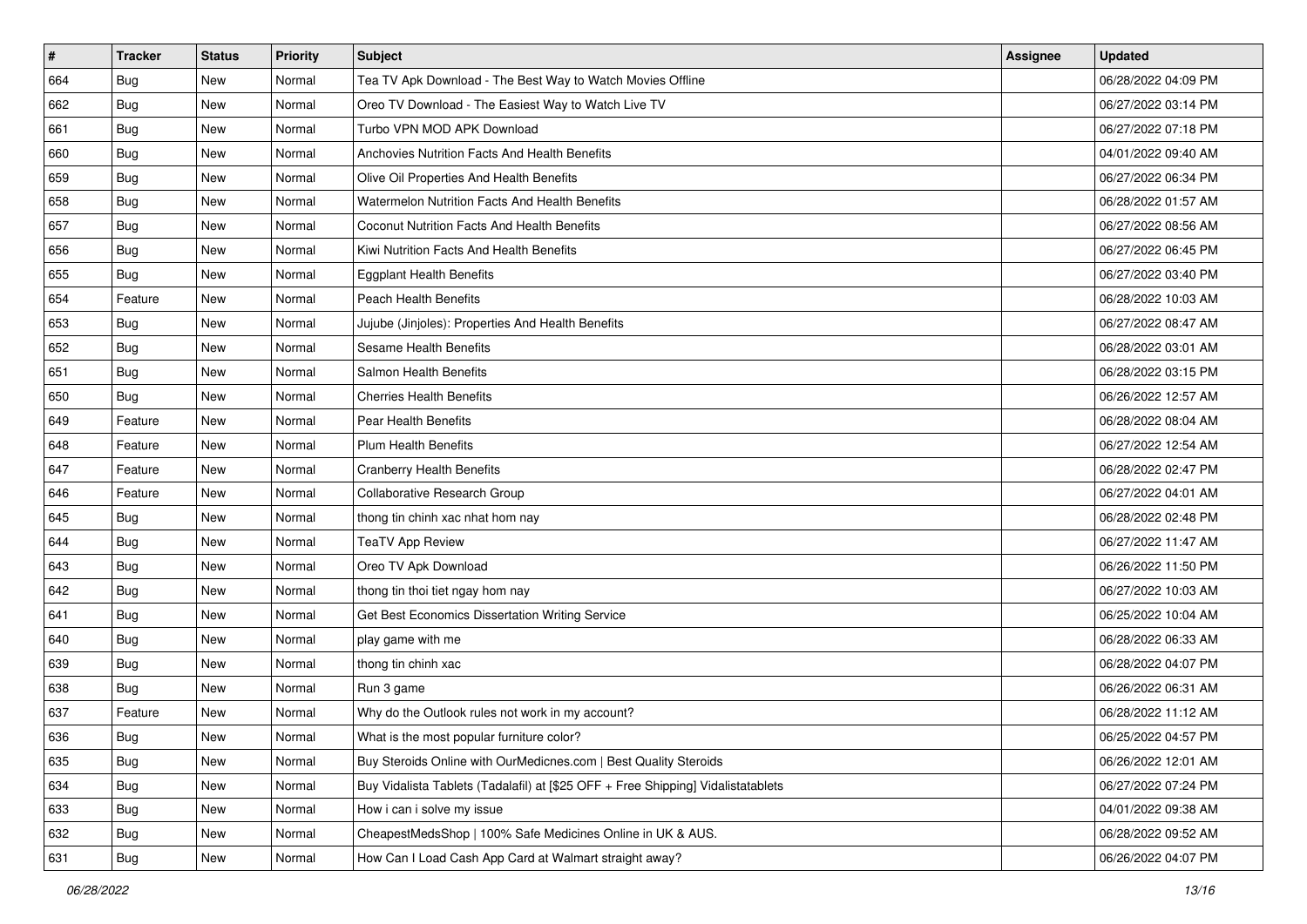| $\vert$ # | <b>Tracker</b> | <b>Status</b> | <b>Priority</b> | <b>Subject</b>                                                                   | Assignee | <b>Updated</b>      |
|-----------|----------------|---------------|-----------------|----------------------------------------------------------------------------------|----------|---------------------|
| 630       | <b>Bug</b>     | New           | Normal          | How Can I Load Cash App Card at Walmart straight away?                           |          | 06/26/2022 12:04 AM |
| 629       | Bug            | New           | Normal          | How Can I Load Cash App Card at Walmart straight away?                           |          | 06/28/2022 06:07 AM |
| 628       | <b>Bug</b>     | New           | Normal          | CV reviewing services!                                                           |          | 06/28/2022 12:17 AM |
| 627       | <b>Bug</b>     | New           | Normal          | <b>HELO</b>                                                                      |          | 06/28/2022 11:28 AM |
| 625       | <b>Bug</b>     | New           | Normal          | The best free online driving directions tool                                     |          | 04/01/2022 09:28 AM |
| 624       | Bug            | New           | Normal          | Use go with the Driving Directions for your go                                   |          | 06/21/2022 04:54 AM |
| 623       | <b>Bug</b>     | New           | Normal          | Listen to online radio stations for mobile phones                                |          | 06/28/2022 06:33 AM |
| 622       | <b>Bug</b>     | New           | Normal          | CheapestMedsShop   100% Safe Medicines Online in UK & AUS.                       |          | 06/28/2022 05:22 AM |
| 621       | Bug            | New           | Normal          | Buy All Modafinil & Armodafinil Tablets @Buy Modafinil US                        |          | 06/28/2022 06:49 AM |
| 620       | Bug            | New           | Normal          | Viagra Meds: Fastest & Quick Delivery On Your Doorstep - USA                     |          | 06/28/2022 04:33 AM |
| 619       | <b>Bug</b>     | New           | Normal          | Online Trusted Medicine Store in US for Health - Genericmedsupply                |          | 06/27/2022 12:12 AM |
| 618       | <b>Bug</b>     | New           | Normal          | Buy Steroids Online with OurMedicnes.com   Best Quality Steroids                 |          | 06/27/2022 06:17 PM |
| 617       | <b>Bug</b>     | New           | Normal          | Buy Vidalista Tablets (Tadalafil) at [\$25 OFF + Free Shipping] Vidalistatablets |          | 06/28/2022 03:33 AM |
| 616       | Bug            | New           | Normal          | Buy Anavar Tablets   Anavar For Sale in USA, UK & Australia                      |          | 06/28/2022 02:12 AM |
| 615       | <b>Bug</b>     | New           | Normal          | CheapestMedsShop   100% Safe Medicines Online in USA UK & AUS.                   |          | 06/27/2022 02:19 PM |
| 614       | <b>Bug</b>     | New           | Normal          | Como baixar o MOD APK no celular                                                 |          | 06/27/2022 09:26 AM |
| 613       | <b>Bug</b>     | New           | Normal          | Buy Aspadol 100mg Tab Online in US, UK, AU   Erospharmacy                        |          | 06/27/2022 02:16 PM |
| 612       | <b>Bug</b>     | New           | Normal          | Luxury Slingshot Rental                                                          |          | 06/27/2022 07:36 PM |
| 611       | Feature        | New           | Normal          | Buy All Modafinil & Armodafinil Tablets @Buy Modafinil US                        |          | 06/28/2022 10:53 AM |
| 610       | Feature        | New           | Normal          | CheapestMedsShop 100% Safe Medicines Online in USA UK & AUS.                     |          | 06/28/2022 09:42 AM |
| 609       | Bug            | New           | High            | Online Trusted Medicine Store in US for Health - Genericmedsupply                |          | 06/27/2022 12:02 PM |
| 608       | Feature        | New           | Normal          | How To Do Hotmail Password Reset Without Phone Number?                           |          | 06/28/2022 07:39 AM |
| 607       | Bug            | New           | Normal          | Vex 5                                                                            |          | 06/27/2022 11:24 PM |
| 605       | Feature        | New           | Normal          | What will the future of logo design be like?                                     |          | 06/28/2022 01:31 PM |
| 604       | Bug            | New           | Normal          | Idle Game Online                                                                 |          | 06/28/2022 04:30 AM |
| 603       | Bug            | New           | Normal          | Premiere gratuito da lista de IPTV                                               |          | 06/28/2022 03:48 AM |
| 600       | <b>Bug</b>     | New           | Normal          | Play Store Pro                                                                   |          | 06/27/2022 09:43 PM |
| 599       | I Bug          | New           | Normal          | Do you know how to delete cash app account from your computer?                   |          | 06/27/2022 09:05 PM |
| 598       | <b>Bug</b>     | New           | Normal          | Universo s / f Download                                                          |          | 06/25/2022 03:38 PM |
| 597       | <b>Bug</b>     | New           | Normal          | Universo s / f Download                                                          |          | 06/28/2022 03:36 AM |
| 596       | <b>Bug</b>     | New           | Normal          | Kids Games                                                                       |          | 06/27/2022 04:08 AM |
| 595       | <b>Bug</b>     | New           | Normal          | RFM Online - une révolution dans la gestion de l'identité numérique              |          | 06/27/2022 11:06 PM |
| 594       | Feature        | New           | Normal          | How does research proposal help online make it easy for me?                      |          | 06/27/2022 03:34 PM |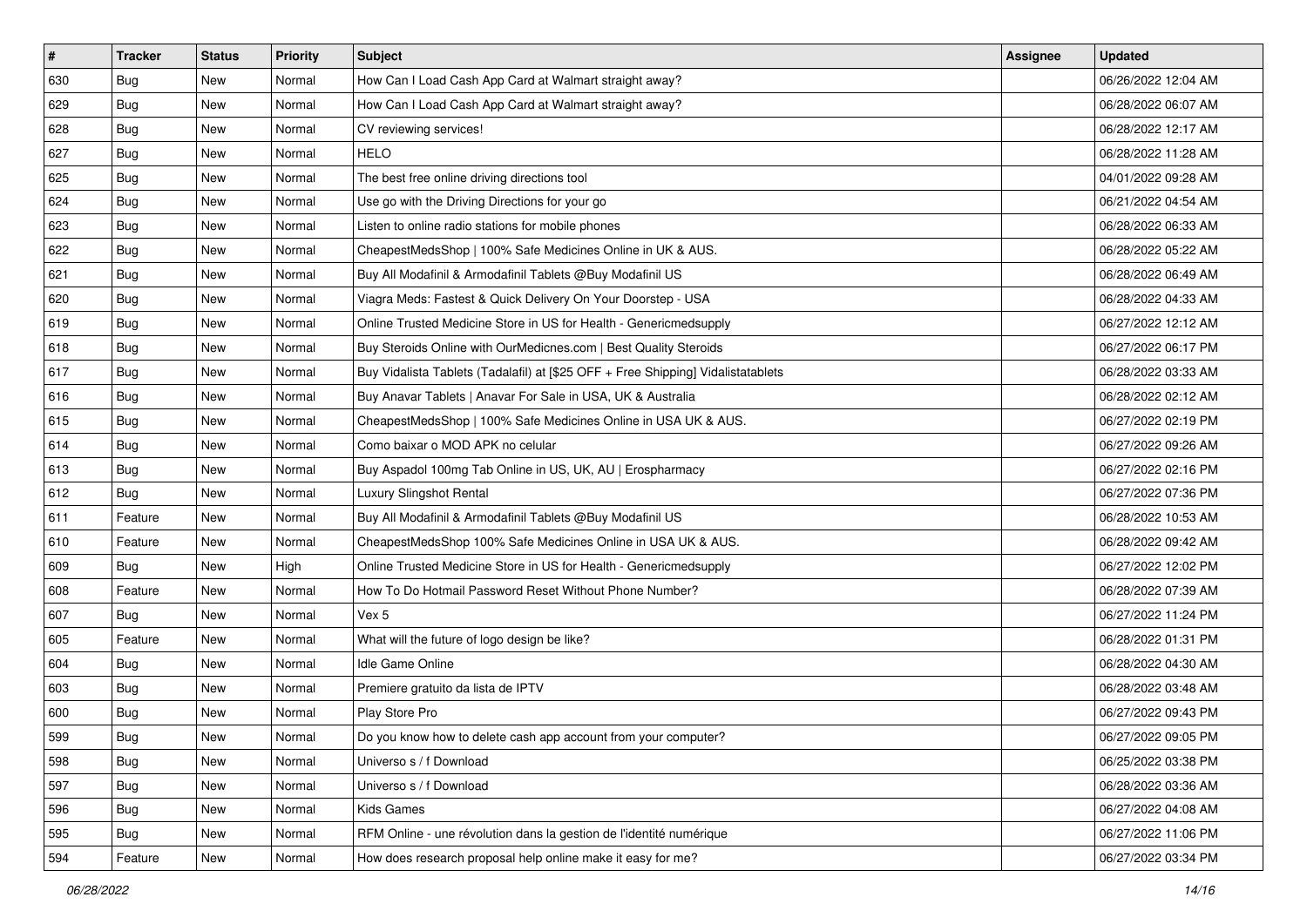| $\vert$ # | <b>Tracker</b> | <b>Status</b> | Priority | Subject                                                                                                                                                                                                                                                               | Assignee | <b>Updated</b>      |
|-----------|----------------|---------------|----------|-----------------------------------------------------------------------------------------------------------------------------------------------------------------------------------------------------------------------------------------------------------------------|----------|---------------------|
| 593       | <b>Bug</b>     | New           | Normal   | Eiffel Spark Ultimate C2 SN series is a fully synthetic range of advanced performance engine oils blended in high<br>performance fully synthetic (PAO - polyalphaolefin) basestocks fortified with advanced technology additive system,<br>specifically formulated to |          | 06/28/2022 09:53 AM |
| 592       | <b>Bug</b>     | New           | Normal   | Deezer Premium APK - Baixe músicas de qualquer lugar do mundo de graça                                                                                                                                                                                                |          | 06/27/2022 10:23 PM |
| 591       | <b>Bug</b>     | New           | Normal   | How To Find Facebook Modifications For Your Spotify Premium Apk?                                                                                                                                                                                                      |          | 06/27/2022 08:41 AM |
| 590       | <b>Bug</b>     | New           | Normal   | Follow proper initiatives to check my cash app card balance:                                                                                                                                                                                                          |          | 06/27/2022 09:57 AM |
| 589       | <b>Bug</b>     | New           | Normal   | How can I get the cash app phone number of customer support?                                                                                                                                                                                                          |          | 06/28/2022 07:11 AM |
| 588       | <b>Bug</b>     | New           | Normal   | YouTube Vanced Apk Manager App - Como instalá-lo                                                                                                                                                                                                                      |          | 06/27/2022 05:52 AM |
| 587       | Bug            | New           | Normal   | Why Picsart Pro Offers Great Features                                                                                                                                                                                                                                 |          | 06/27/2022 05:28 PM |
| 586       | <b>Bug</b>     | New           | Normal   | Best Modifications For Your Mobile Phone                                                                                                                                                                                                                              |          | 06/27/2022 07:15 PM |
| 585       | Bug            | New           | Normal   | What is cash app help number?                                                                                                                                                                                                                                         |          | 06/26/2022 06:21 PM |
| 584       | <b>Bug</b>     | New           | Normal   | Want the cash app customer service number to check balance?                                                                                                                                                                                                           |          | 06/28/2022 01:53 AM |
| 583       | <b>Bug</b>     | New           | High     | Need the Cash app customer service phone number?                                                                                                                                                                                                                      |          | 06/27/2022 04:49 PM |
| 581       | <b>Bug</b>     | New           | Normal   | E-Learning Course Help                                                                                                                                                                                                                                                |          | 06/28/2022 03:36 AM |
| 577       | Bug            | New           | Normal   | Follow these easy steps to make Admiral Casino Login                                                                                                                                                                                                                  |          | 06/28/2022 03:52 AM |
| 576       | Bug            | New           | Normal   | So laden Sie ein Instagram-Bild herunter                                                                                                                                                                                                                              |          | 06/28/2022 01:51 PM |
| 574       | <b>Bug</b>     | New           | Normal   | How to fix the Epson printer offline issue due to a wired connection?                                                                                                                                                                                                 |          | 06/28/2022 12:52 PM |
| 573       | <b>Bug</b>     | New           | Normal   | Experimente lo mejor en la aplicación Apk de juegos gratis                                                                                                                                                                                                            |          | 06/28/2022 12:55 AM |
| 568       | <b>Bug</b>     | New           | Normal   | Instale a versão mais recente do YouTube Premium                                                                                                                                                                                                                      |          | 06/27/2022 08:56 PM |
| 567       | Bug            | New           | Normal   | Singapore assignment help                                                                                                                                                                                                                                             |          | 06/28/2022 04:12 AM |
| 566       | Bug            | New           | Normal   | Kinemaster Pro Download - los App Review                                                                                                                                                                                                                              |          | 04/01/2022 09:27 AM |
| 565       | <b>Bug</b>     | New           | Normal   | How To Install RepelisPlus On Your Android Phone?                                                                                                                                                                                                                     |          | 06/28/2022 09:46 AM |
| 564       | <b>Bug</b>     | New           | Normal   | How To Install RepelisPlus On Your Android Phone?                                                                                                                                                                                                                     |          | 06/27/2022 12:23 PM |
| 563       | <b>Bug</b>     | New           | Normal   | Understanding the Difference Between Free and Paid Mod Apks                                                                                                                                                                                                           |          | 06/28/2022 06:51 AM |
| 562       | <b>Bug</b>     | New           | Normal   | Learn Basic Mahjong Rules                                                                                                                                                                                                                                             |          | 06/23/2022 12:48 AM |
| 561       | Bug            | New           | Normal   | Enjoy the Full YouTube Premium Experience With YouTube Premium Membership                                                                                                                                                                                             |          | 06/27/2022 09:33 PM |
| 560       | <b>Bug</b>     | New           | Normal   | Whatsapp Aero - Make Your Phone Auto Connect                                                                                                                                                                                                                          |          | 04/01/2022 09:28 AM |
| 559       | <b>Bug</b>     | New           | High     | What Are Permission For Applications like Facebook Sending MMS?                                                                                                                                                                                                       |          | 06/27/2022 08:34 PM |
| 558       | Feature        | New           | Normal   | <b>Stunning Classic Sofas</b>                                                                                                                                                                                                                                         |          | 06/27/2022 04:44 PM |
| 557       | Feature        | New           | Normal   | <b>Business Law Assignment Help</b>                                                                                                                                                                                                                                   |          | 06/27/2022 08:31 PM |
| 556       | <b>Bug</b>     | New           | Normal   | Play Game Mod Apk With Your Friends                                                                                                                                                                                                                                   |          | 06/27/2022 09:42 PM |
| 555       | <b>Bug</b>     | New           | Normal   | web design development in hyderabad                                                                                                                                                                                                                                   |          | 06/28/2022 05:01 AM |
| 554       | Bug            | New           | Normal   | XvideoStudio Video Editor APK Free Download on TechToDown                                                                                                                                                                                                             |          | 06/27/2022 08:59 PM |
| 553       | <b>Bug</b>     | New           | Normal   | Cinema HD APK - Free Movie Enjoyment App on Android                                                                                                                                                                                                                   |          | 06/28/2022 02:34 PM |